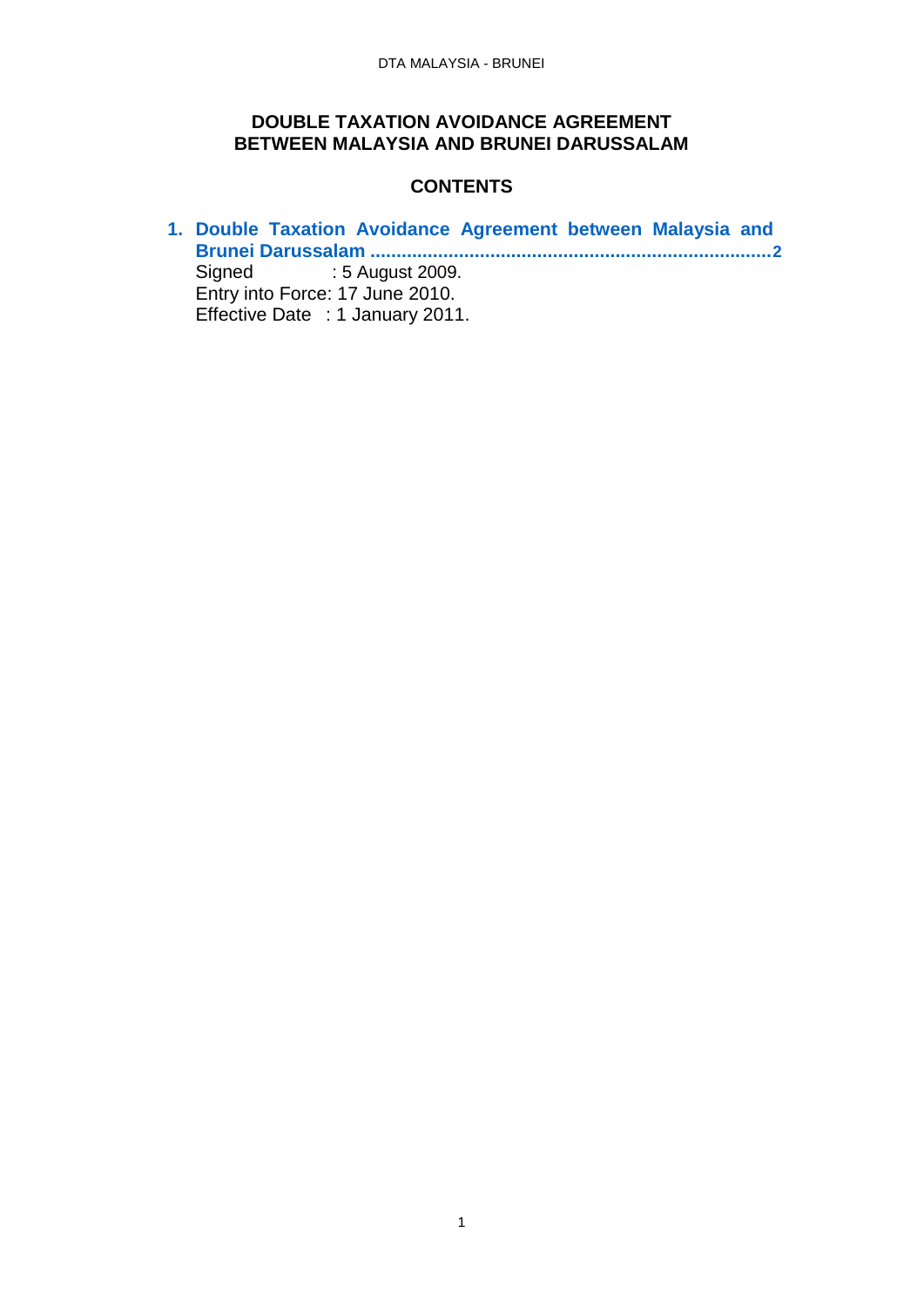<span id="page-1-0"></span>P.U. (A) 78/2010 Signed : 5 August 2009. Entry into Force: 17 June 2010. Effective Date : 1 January 2011.

### **AGREEMENT BETWEEN THE GOVERNMENT OF MALAYSIA AND THE GOVERNMENT OF HIS MAJESTY THE SULTAN AND YANG DI-PERTUAN OF BRUNEI DARUSSALAM FOR THE AVOIDANCE OF DOUBLE TAXATION AND THE PREVENTION OF FISCAL EVASION WITH RESPECT TO TAXES ON INCOME**

### THE GOVERNMENT OF MALAYSIA

### AND

### THE GOVERNMENT OF HIS MAJESTY THE SULTAN AND YANG DI-PERTUAN OF BRUNEI DARUSSALAM

Desiring to conclude an Agreement for the avoidance of double taxation and the prevention of fiscal evasion with respect to taxes on income, have agreed as follows:

### Article 1 **PERSONS COVERED**

This Agreement shall apply to persons who are residents of one or both of the Contracting States.

### Article 2 **TAXES COVERED**

1. This Agreement shall apply to taxes on income imposed by a Contracting State, irrespective of the manner in which they are levied.

2. The existing taxes on which this Agreement shall apply are:

(a) in the case of Malaysia:

- (i) the income tax; and
- (ii) the petroleum income tax;

(hereinafter referred to as "Malaysian tax");

- (b) in the case of Brunei Darussalam:
	- (i) the income tax; and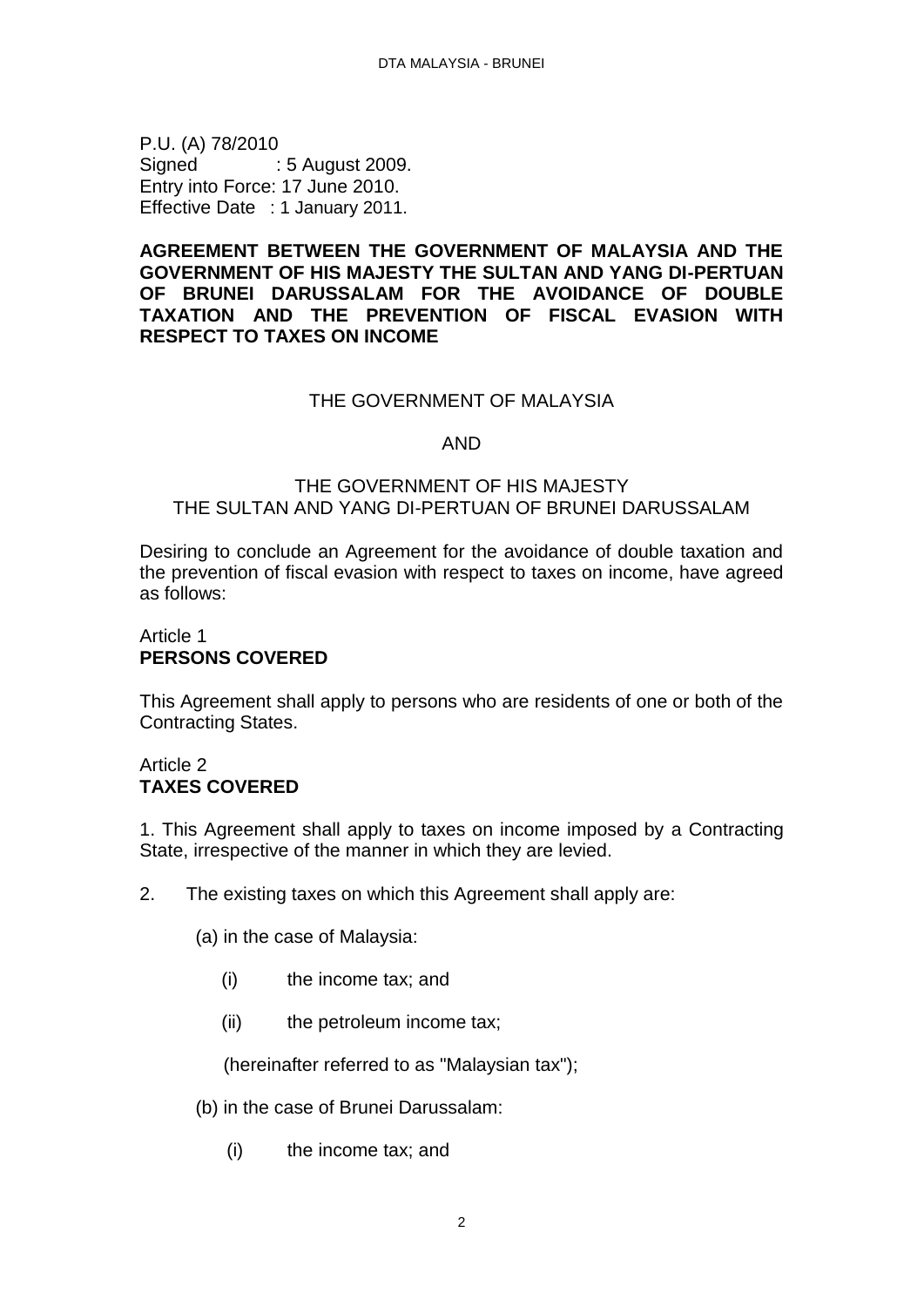(ii) the petroleum income tax:

(hereinafter referred to as "Brunei Darussalam tax").

3. This Agreement shall also apply to any identical or substantially similar taxes which are subsequently imposed in addition to, or in place of, the existing taxes referred to in paragraph 2 above. The competent authorities of the Contracting States shall notify each other of any significant changes which have been made in their respective taxation laws.

#### Article 3 **GENERAL DEFINITIONS**

- 1. In this Agreement, unless the context otherwise requires:
	- (a) the term "Malaysia" means;

the territories of the Federation of Malaysia, the territorial waters of Malaysia and the sea-bed and subsoil of the territorial waters, and the airspace above such areas, and includes any area extending beyond the limits of the territorial waters of Malaysia, and the seabed and subsoil of any such area, which has been or may hereafter be designated under the laws of Malaysia as in accordance with international law as an area over which Malaysia has sovereign rights and jurisdiction for the purposes of exploring and exploiting the natural resources, whether living or non-living:

Provided that nothing contained in the above definition shall be construed as conferring recognition or acceptance by one State of the outstanding maritime and territorial claims made by the other State, nor shall be taken as pre-judging the determination of such claims;

(b) the term "Brunei Darussalam" means;

the territory of Brunei Darussalam and the territorial waters of Brunei Darussalam extending to the airspace above them and the sea-bed and subsoil of the territorial waters, over which its exercises its sovereignty, and includes any area extending beyond the limits of the territorial waters of Brunei Darussalam, and the sea-bed and subsoil of any such area, which has been or may hereafter be designated under the laws of Brunei Darussalam as in accordance with international law as an area over which Brunei Darussalam has sovereign rights and jurisdiction for the purposes of exploring and exploiting the natural resources, whether living or non- living:

Provided that nothing contained in the above definition shall be construed as conferring recognition or acceptance by one State of the outstanding maritime and territorial claims made by the other State, nor shall be taken as pre-judging the determination of such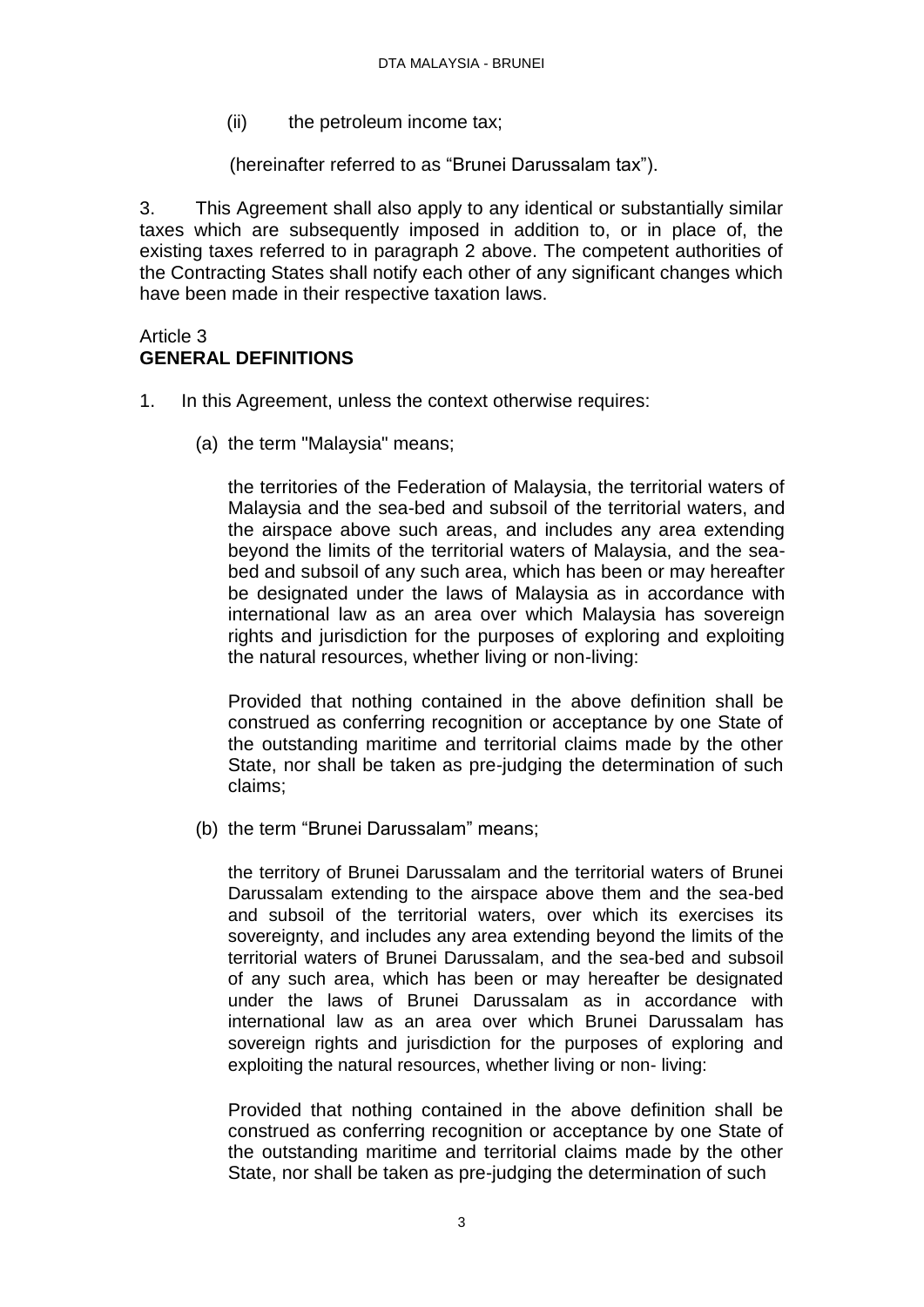claims;

- (c) the terms "a Contracting State" and "the other Contracting State" mean Brunei Darussalam or Malaysia as the context requires;
- (d) the term "tax" means Brunei Darussalam tax or Malaysian tax as the context requires;
- (e) the term "person" includes an individual, a company and any other body of persons which is treated as a person for tax purposes;
- (f) the term "company" means anybody corporate or any entity which is treated as a body corporate for tax purposes;
- (g) the terms "enterprise of a Contracting State" and "enterprise of the other Contracting State" mean respectively an enterprise carried on by a resident of a Contracting State and an enterprise carried on by a resident of the other Contracting State;
- (h) the term "national" means:
	- (i) in the case of Malaysia;
		- (a) any individual possessing the nationality or citizenship of Malaysia;
		- (b) any legal person, partnership and association, and any other entity deriving its status as such from the laws in force in Malaysia;
	- (ii) in the case of Brunei Darussalam;
		- (a) any natural person who is accorded the status of a national under the applicable laws in Brunei Darussalam;
		- (b) any legal person, partnership and association, and any other entity deriving its status as such from the laws in force in Brunei Darussalam;
- (i) the term "international traffic" means any transport by a ship or aircraft operated by an enterprise of a Contracting State, except when the ship or aircraft is operated solely between places in the other Contracting State;
- (j) the term "competent authority" means the Minister of Finance or his authorised representative.

2. In the application of this Agreement by a Contracting State, any term not defined therein shall, unless the context otherwise requires, have the meaning which it has under the laws of that Contracting State concerning the taxes to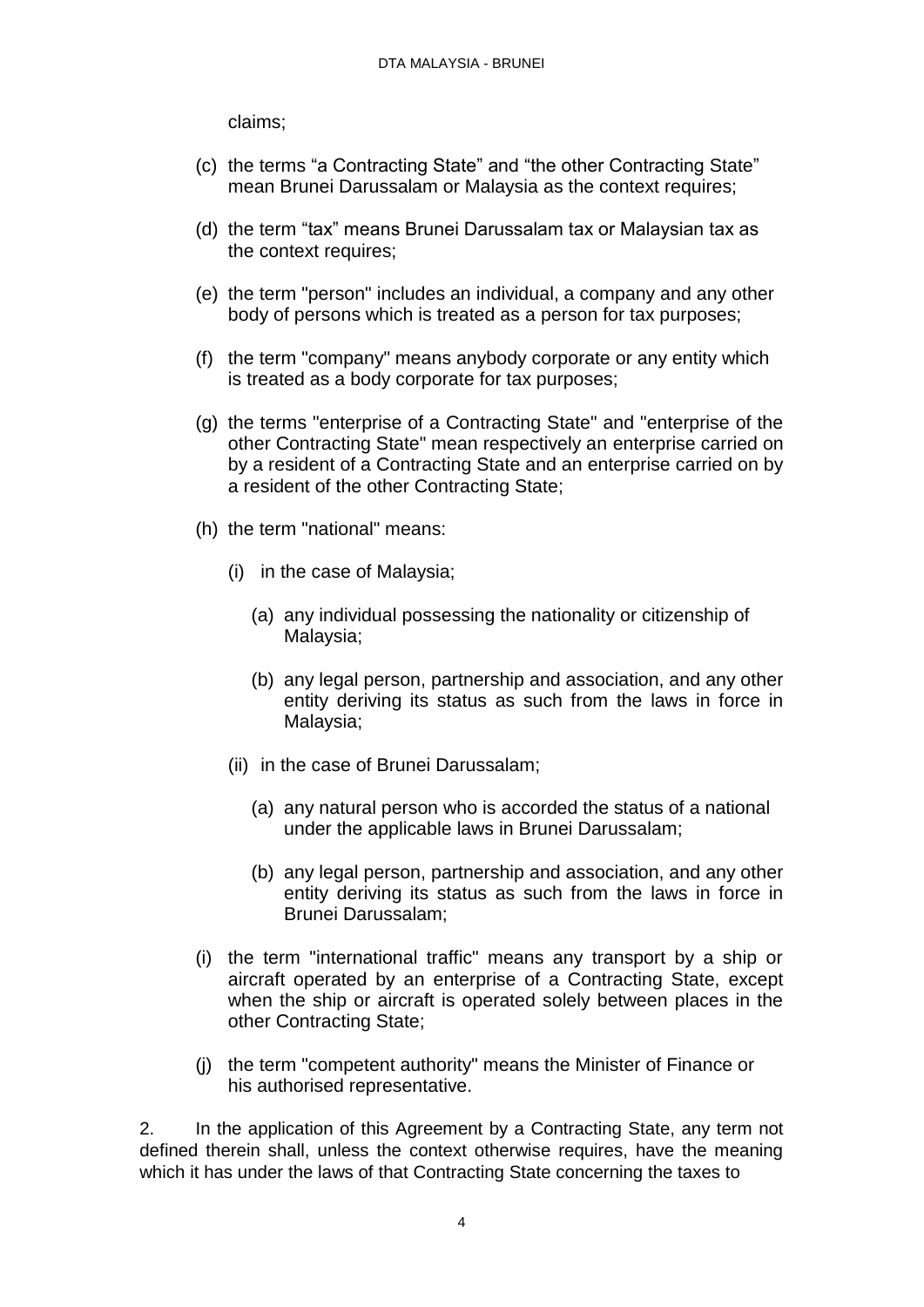which this Agreement applies.

### Article 4 **RESIDENT**

1. For the purposes of this Agreement, the term "resident of a Contracting State" means:

- (a) in the case of Malaysia, a person who is resident in Malaysia for the purposes of Malaysian tax; and
- (b) in the case of Brunei Darussalam, a person who is resident in Brunei Darussalam for the purposes of Brunei Darussalam tax.

2. Where by reason of the provisions of paragraph 1 an individual is a resident of both Contracting States, then his status shall be determined in accordance with the following rules:

- (a) he shall be deemed to be a resident of the Contracting State in which he has a permanent home available to him. If he has a permanent home available to him in both Contracting States he shall be deemed to be a resident of the Contracting State with which his personal and economic relations are closest (centre of vital interests);
- (b) if the Contracting State in which he has his centre of vital interests cannot be determined, or if he has not a permanent home available to him in either Contracting State, he shall be deemed to be a resident of the Contracting State in which he has an habitual abode;
- (c) if he has an habitual abode in both Contracting States or in neither of them, he shall be deemed to be a resident of the Contracting State of which he is a national;
- (d) if he is a national of both Contracting States or of neither of them, the competent authorities of the Contracting States shall settle the question by mutual agreement.

3. Where, by reason of the provisions of paragraph 1, a person other than an individual is a resident of both Contracting States, then it shall be deemed to be a resident of the State in which the control and management of its business is exercised. If its place of control and management cannot be determined, the competent authorities of the Contracting States shall settle the question by mutual agreement.

### Article 5 **PERMANENT ESTABLISHMENT**

1. For the purposes of this Agreement, the term "permanent establishment"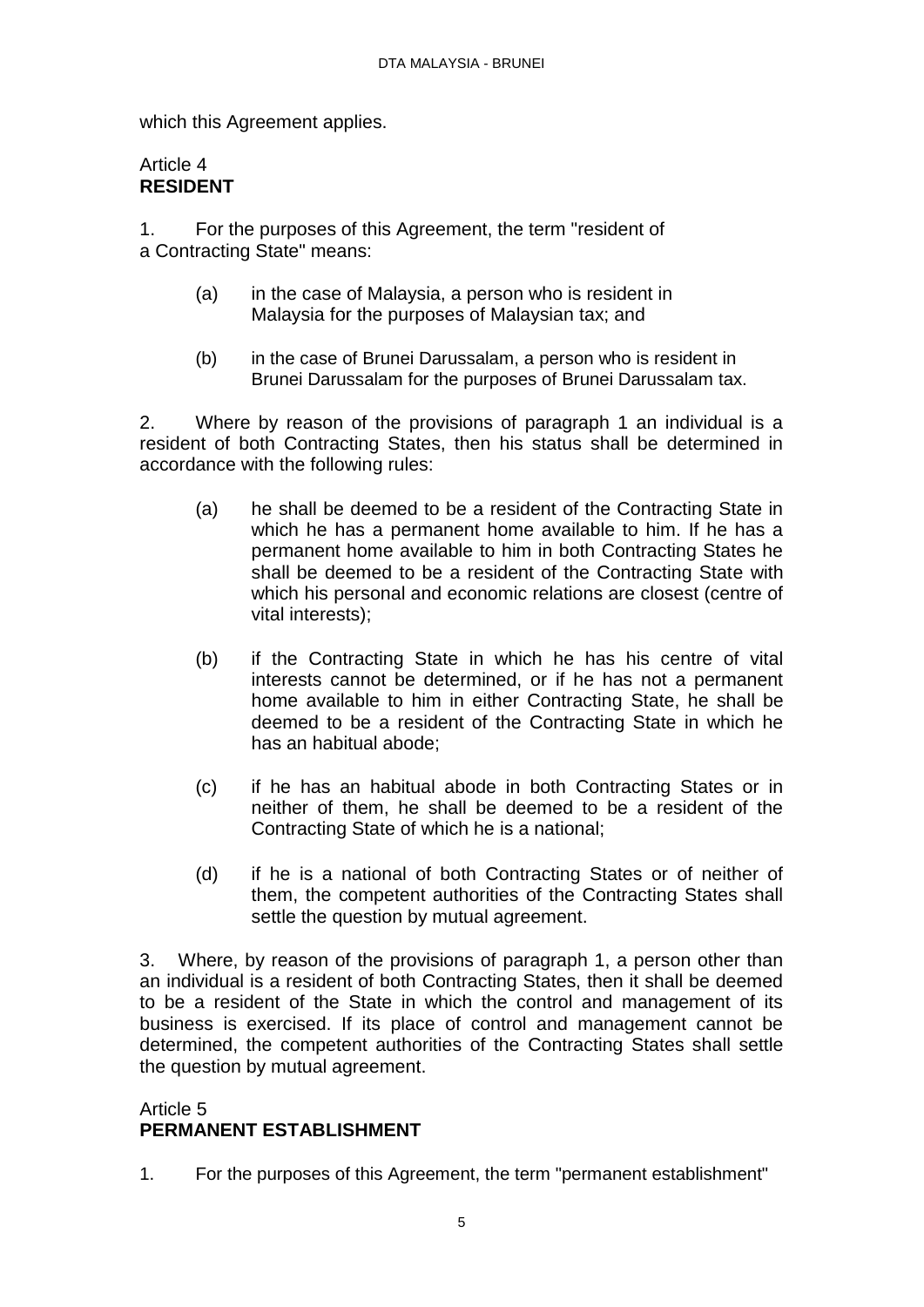means a fixed place of business through which the business of an enterprise is wholly or partly carried on.

- 2. The term "permanent establishment" shall include especially:
	- (a) a place of management;
	- (b) a branch;
	- (c) an office;
	- (d) a factory;
	- (e) a workshop;
	- (f) a farm or plantation;
	- (g) a mine, an oil or gas well, a quarry or other place of extraction of natural resources including timber or other forest produce;
	- (h) a building site or construction, installation or assembly project which exists for more than 6 months.

3. An enterprise of a Contracting State shall be deemed to have a permanent establishment in the other Contracting State if it carries on supervisory activities in that other Contracting State for more than 6 months in connection with a construction, installation or assembly project which is being undertaken in that other Contracting State.

4. Notwithstanding the preceding provisions of this Article, the term "permanent establishment" shall not be deemed to include:

- (a) the use of facilities solely for the purpose of storage, or display of goods or merchandise belonging to the enterprise;
- (b) the maintenance of a stock of goods or merchandise belonging to the enterprise solely for the purposes of storage or display;
- (c) the maintenance of a stock of goods or merchandise belonging to the enterprise solely for the purposes of processing by another enterprise;
- (d) the maintenance of a fixed place of business solely for the purposes of purchasing goods or merchandise, or for collecting information for the enterprise;
- (e) the maintenance of a fixed place of business solely for the purposes of activities which have a preparatory or auxiliary character for the enterprise, such as advertising, the supply of information or scientific research.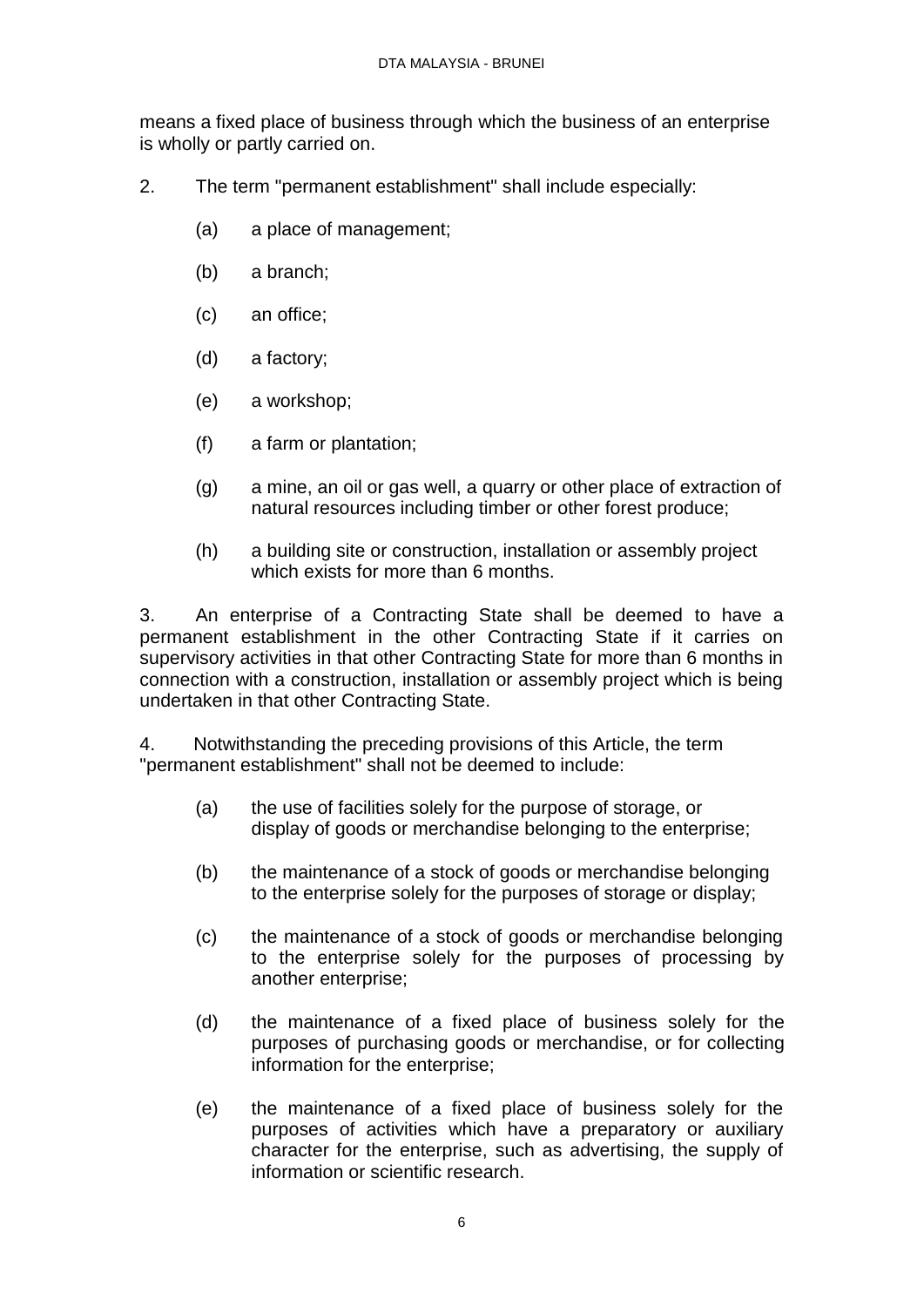5. A person (other than a broker, general commission agent or any other agent of an independent status to whom paragraph 6 applies) acting in a Contracting State on behalf of an enterprise of the other Contracting State shall be deemed to be a permanent establishment in the first-mentioned Contracting State, if:

- (a) he has, and habitually exercises in the first-mentioned Contracting State, an authority to conclude contracts in the name of the enterprise, unless the activities are limited to the purchase of goods or merchandise for the enterprise;
- (b) he maintains in the first-mentioned Contracting State a stock of goods or merchandise belonging to the enterprise from which he regularly fills orders on behalf of the enterprise; or
- (c) he manufactures or processes in the first-mentioned Contracting State for the enterprise goods or merchandise belonging to the enterprise.

6. An enterprise of a Contracting State shall not be deemed to have a permanent establishment in the other Contracting State merely because it carries on business in that other Contracting State through a broker, general commission agent or any other agent of an independent status, provided that such persons are acting in the ordinary course of their business. However, when the activities of such an agent are devoted wholly or almost wholly on behalf of that enterprise or its associated enterprises, he will not be considered an agent of an independent status within the meaning of this paragraph.

7. The fact that a company which is a resident of a Contracting State controls or is controlled by a company which is a resident of the other Contracting State, or which carries on business in that other Contracting State (whether through a permanent establishment or otherwise), shall not of itself make either company a permanent establishment of the other.

### Article 6 **INCOME FROM IMMOVABLE PROPERTY**

1. Income derived by a resident of a Contracting State from immovable property situated in the other Contracting State may be taxed in that other Contracting State.

2. The term "immovable property" shall be defined in accordance with the laws of the Contracting State in which the property in question is situated. The term shall in any case include property accessory to immovable property, livestock and equipment used in agriculture and fishery, rights to which the provisions of general law respecting landed property apply, usufruct of immovable property and rights to variable or fixed payments in cash or kind as consideration for the working of, or the right to work, mineral deposits, oil or gas wells, quarries and other places of extracting of natural resources including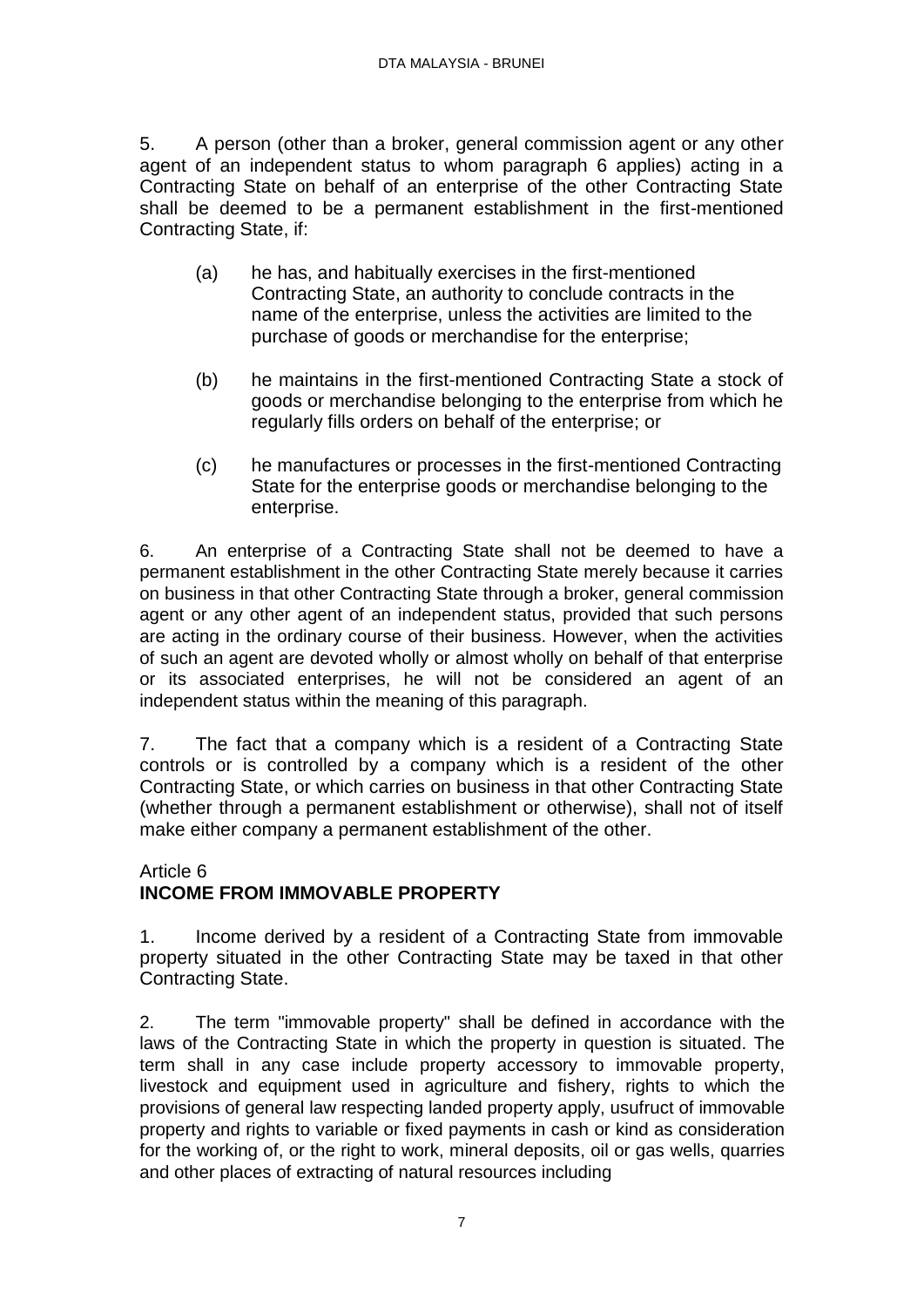timber or other forest produce. Ships, boats and aircraft shall not be regarded as immovable property.

3. The provisions of paragraph 1 shall apply to income derived from the direct use, letting, or use in any other form of immovable property.

4. The provisions of paragraphs 1 and 3 shall also apply to the income from immovable property of an enterprise and to income from immovable property used for the performance of independent personal services.

#### Article 7 **BUSINESS PROFITS**

1. The profits of an enterprise of a Contracting State shall be taxable only in that Contracting State unless the enterprise carries on business in the other Contracting State through a permanent establishment situated therein. If the enterprise carries on business as aforesaid, the profits of the enterprise may be taxed in the other Contracting State but only on so much of them as is attributable to that permanent establishment.

2. Subject to the provisions of paragraph 3, where an enterprise of a Contracting State carries on business in the other Contracting State through a permanent establishment situated therein, there shall in each Contracting State be attributed to that permanent establishment the profits which it might be expected to make if it were a distinct and separate enterprise engaged in the same or similar activities under the same or similar conditions and dealing wholly independently with the enterprise of which it is a permanent establishment.

3. In determining the profits of a permanent establishment, there shall be allowed as deductions expenses including executive and general administrative expenses, which would be deductible if the permanent establishment were an independent enterprise, insofar as they are reasonably allocable to the permanent establishment, whether incurred in the Contracting State in which the permanent establishment is situated or elsewhere.

4. If the information available to the competent authority is inadequate to determine the profits to be attributed to the permanent establishment of an enterprise, nothing in this Article shall affect the application of any law of that State relating to the determination of the tax liability of a person by the exercise of a discretion or the making of an estimate by the competent authority, provided that the law shall be applied, so far as the information available to the competent authority permits, in accordance with the principles of this Article.

5. No profits shall be attributed to a permanent establishment by reason of the mere purchase by that permanent establishment of goods or merchandise for the enterprise.

6. For the purposes of the preceding paragraphs, the profits to be attributed to the permanent establishment shall be determined by the same method year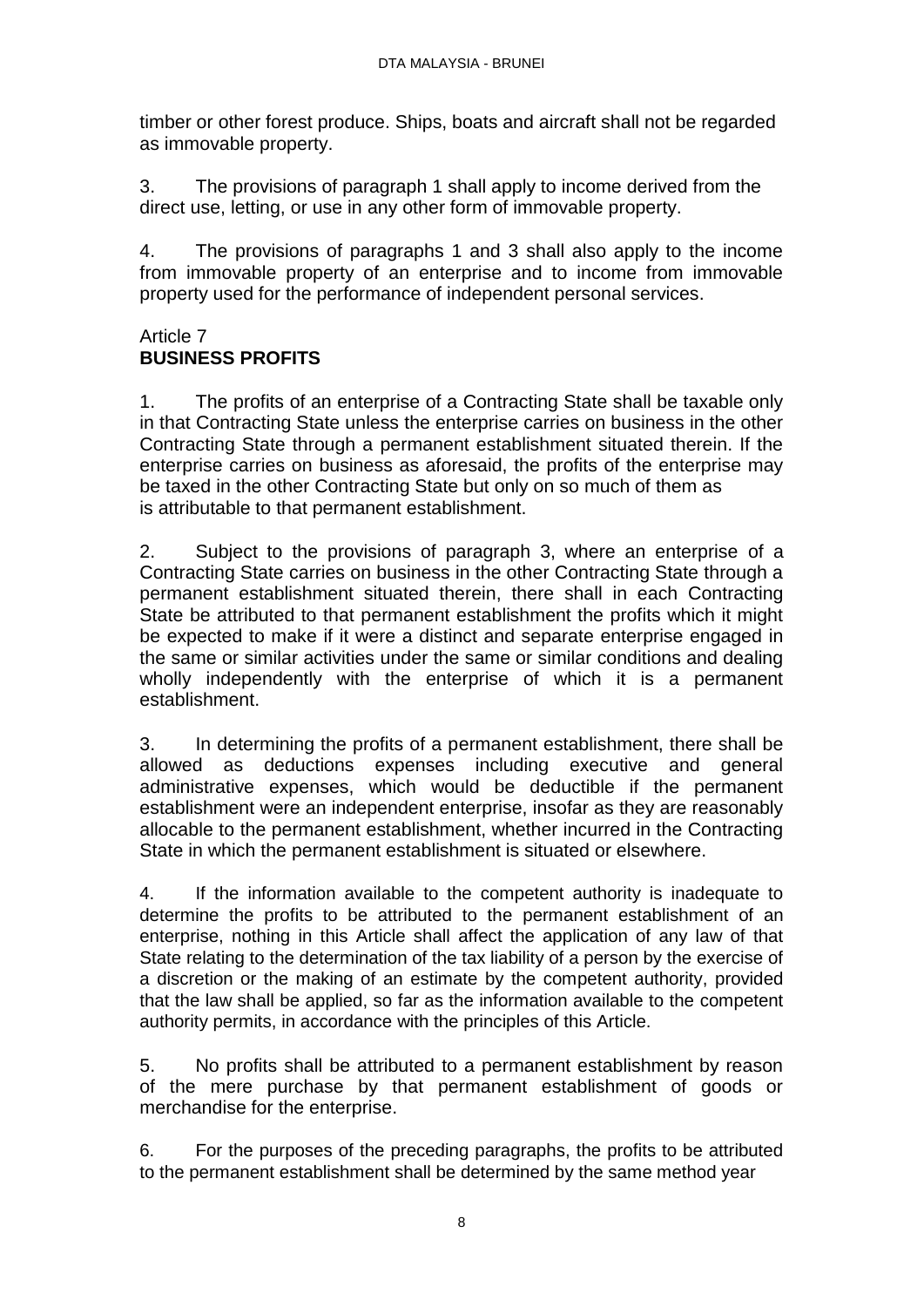by year unless there is good and sufficient reason to the contrary.

7. Where profits include items of income which are dealt with separately in other Articles of this Agreement, then the provisions of those Articles shall not be affected by the provisions of this Article.

### Article 8 **SHIPPING AND AIR TRANSPORT**

1. Profits derived by an enterprise of a Contracting State from the operation of ships or aircraft in international traffic shall be taxable only in that Contracting State.

2. Paragraph 1 shall also apply to the share of the profits from the operation of ships or aircraft derived by a resident of a Contracting State through participation in a pool, a joint business or an international operating agency.

#### Article 9 **ASSOCIATED ENTERPRISES**

Where –

- (a) an enterprise of a Contracting State participates directly or indirectly in the management, control or capital of an enterprise of the other Contracting State, or
- (b) the same persons participate directly or indirectly in the management, control or capital of an enterprise of a Contracting State and an enterprise of the other Contracting State,

and in either case, conditions are made or imposed between the two enterprises, in their commercial or financial relations, which differ from those which would be made between independent enterprises, any profits which would, but for those conditions, have accrued to one of the enterprises but by reason of those conditions, have not so accrued, may be included in the profits of that enterprise and taxed accordingly.

#### Article 10 **DIVIDENDS**

1. Dividends paid by a company which is a resident of a Contracting State to a resident of the other Contracting State may be taxed in that other Contracting State.

2. However, such dividends may also be taxed in the Contracting State of which the company paying the dividends is a resident and according to the laws of that Contracting State, but if the recipient is the beneficial owner of the dividends the tax so charged shall not exceed 10 per cent of the gross amount of the dividends.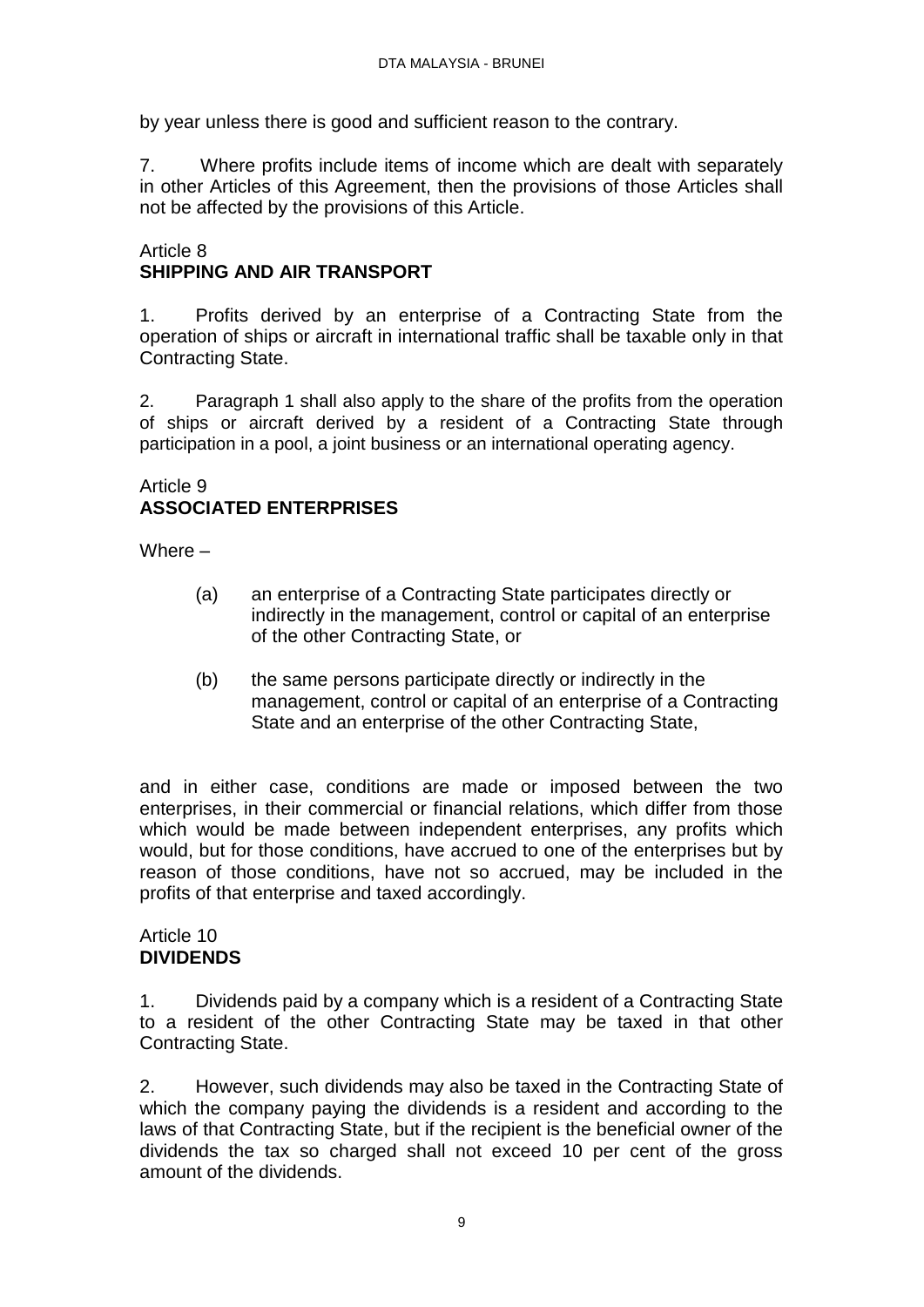This paragraph shall not affect the taxation of the company in respect of the profits out of which the dividends are paid.

3. The term "dividends" as used in this Article means income from shares or other rights, not being debt-claims, participating in profits, as well as income from the other corporate rights which is subjected to the same taxation treatment as income from shares by the laws of the Contracting State of which the company making the distribution is a resident.

4. The provisions of paragraphs 1 and 2 shall not apply if the beneficial owner of the dividends, being a resident of a Contracting State, carries on business in the other Contracting State, of which the company paying the dividends is a resident, through a permanent establishment situated therein, and the holding in respect of which the dividends are paid is effectively connected with such permanent establishment. In such a case, the provisions of Article 7 shall apply.

5. Where a company which is a resident of a Contracting State derives income or profits from the other Contracting State, that other State may not impose any tax on the dividends paid by the company to persons who are not residents of that other State, or subject the company's undistributed profits to a tax on the company's undistributed profits, even if the dividends paid or the undistributed profits, even if the dividends paid or the undistributed profits consist wholly or partly of profits or income arising in such other State.

### Article 11 **INTEREST**

1. Interest arising in a Contracting State and paid to a resident of the other Contracting State may be taxed in that other State.

2. However, such interest may also be taxed in the Contracting State in which it arises and according to the laws of that Contracting State, but if the recipient is the beneficial owner of the interest the tax so charged shall not exceed 10 per cent of the gross amount of the interest.

3. Notwithstanding the provisions of paragraph 2, interest to which a resident of Brunei Darussalam is beneficially entitled shall be exempt from Malaysian tax if the loan or other indebtedness in respect of which the interest is paid is an approved loan as defined in section 2(1) of the Income Tax Act, 1967 of Malaysia.

4. Notwithstanding the provisions of paragraphs 2 and 3, interest arising in a Contracting State and paid to the Government of the other Contracting State shall be exempt from tax in the first-mentioned Contracting State.

5. For the purpose of paragraph 4, the term "Government":

(a) in the case of Malaysia means the Government of Malaysia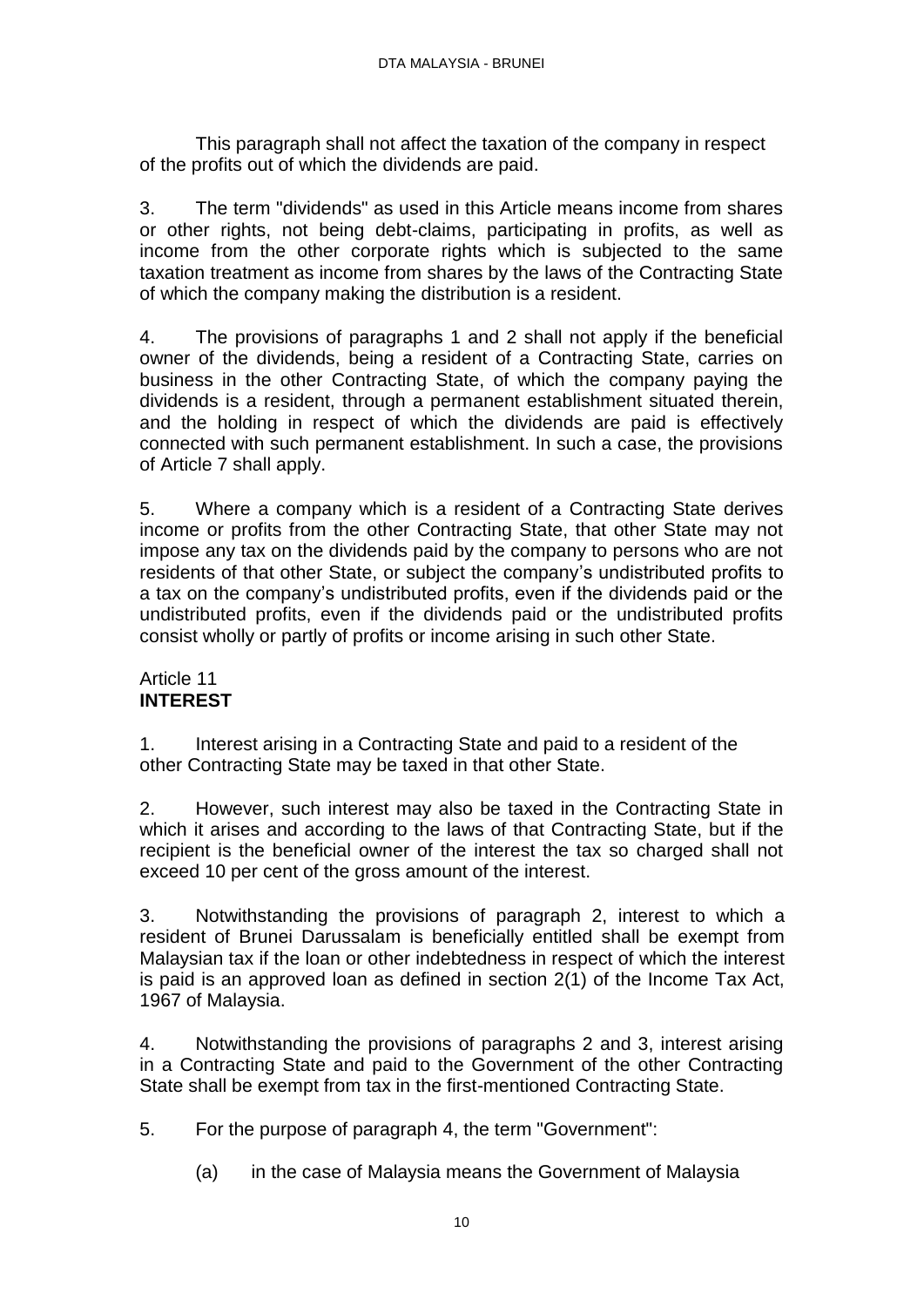and shall include:

- (i) the governments of the states;
- (ii) the local authorities;
- (iii) the statutory bodies; and
- (iv) the Bank Negara Malaysia
- (b) in the case of Brunei Darussalam means the Government of Brunei Darussalam and shall include:
	- (i) the local authorities;
	- (ii) the statutory bodies; and
	- (iii) the Brunei Currency and Monetary Board.

6. The term "interest" as used in this Article means income from debtclaims of every kind, whether or not secured by mortgage and whether or not carrying a right to participate in the debtor's profits, and in particular, income from government securities and income from bonds or debentures, including premiums and prizes attaching to such securities, bonds or debentures. Penalty charges for late payment shall not be regarded as interest for the purpose of this Article.

7. The provisions of paragraphs 1, 2 and 3 shall not apply if the beneficial owner of the interest, being a resident of a Contracting State carries on business in the other Contracting State in which the interest arises, through a permanent establishment situated therein, and the debt-claim in respect of which the interest is paid is effectively connected with such permanent establishment. In such a case, the provisions of Article 7, shall apply.

8. Interest shall be deemed to arise in a Contracting State when the payer is that State itself, a political subdivision, a local authority or a statutory body thereof, or a resident of that State. Where, however, the person paying the interest, whether he is a resident of a Contracting State or not, has in a Contracting State a permanent establishment in connection with which the indebtedness on which the interest is paid was incurred, and such interest is borne by such permanent establishment, then such interest shall be deemed to arise in the State in which the permanent establishment is situated.

9. Where by reason of a special relationship between the payer and the beneficial owner or between both of them and some other person, the amount of the interest, having regard to the debt-claim for which it is paid, exceeds the amount which would have been agreed upon by the payer and the beneficial owner in the absence of such relationship, the provisions of this Article shall apply only to the last-mentioned amount. In such case, the excess part of the payments shall remain taxable according to the laws of each Contracting State,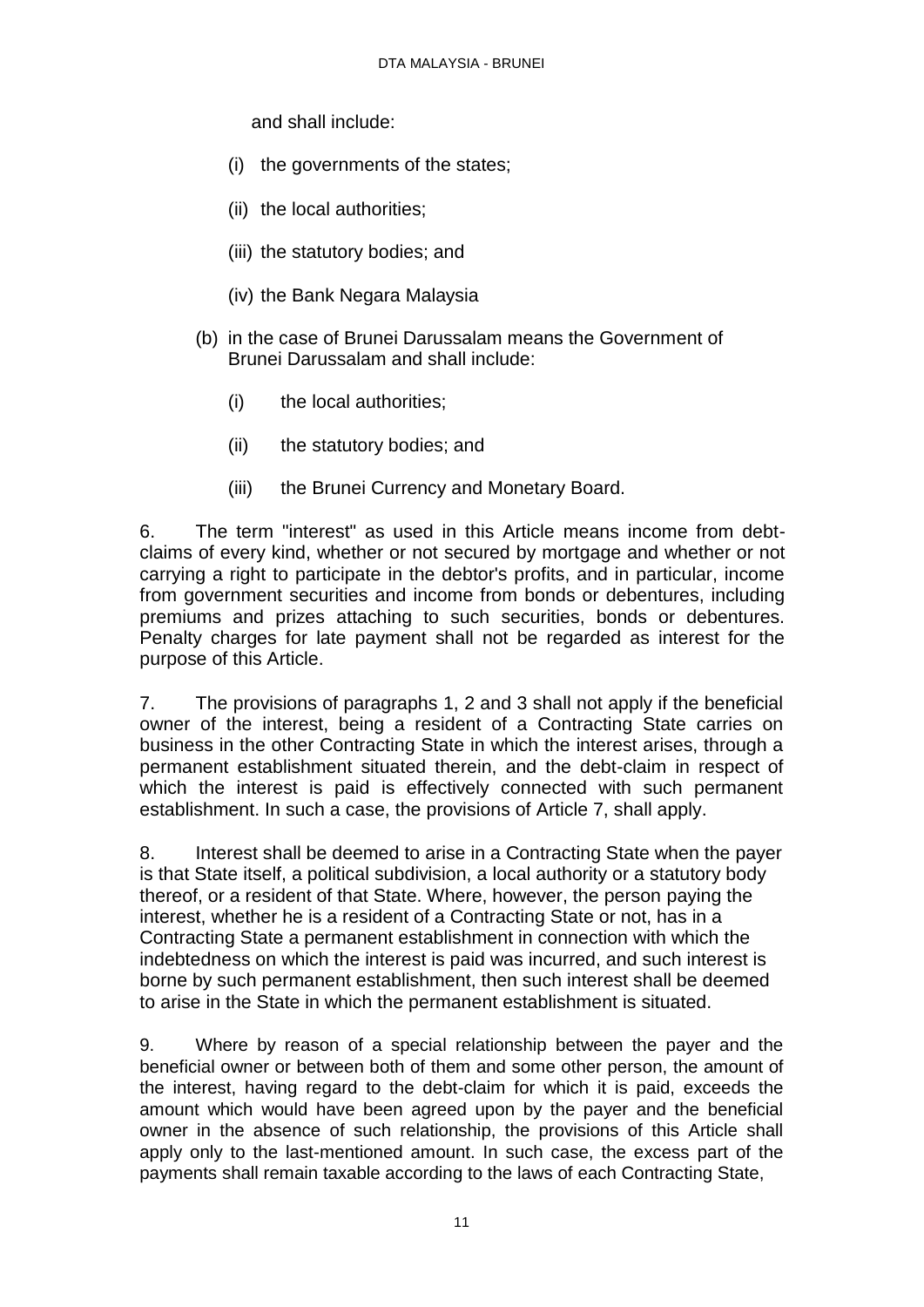due regard being had to the other provisions of this Agreement.

# Article 12 **ROYALTIES**

1. Royalties arising in a Contracting State and paid to a resident of the other Contracting State may be taxed in that other Contracting State.

2. However, such royalties may also be taxed in the Contracting State in which they arise, and according to the laws of that Contracting State, but, if the recipient is the beneficial owner of the royalties, the tax so charged shall not exceed 10 per cent of the gross amount of the royalties.

3. The term "royalties" as used in this Article means payments of any kind received as a consideration for:

- (a) the use of, or the right to use, any patent, trade mark, design or model, plan, secret formula or process, or any copyright or scientific work, or for the use of, or the right to use, industrial, commercial or scientific equipment, or for information concerning industrial, commercial or scientific experience;
- (b) the use of, or the right to use, cinematograph films, or tapes for radio or television broadcasting, any copyright of literary or artistic work.

4. Royalties shall be deemed to arise in a Contracting State when the payer is that Contracting State itself, a political subdivision, a local authority or a statutory body thereof, or a resident of that Contracting State. Where, however, the person paying such royalties, whether he is a resident of a Contracting State or not, has in a Contracting State a permanent establishment in connection with which the obligation to pay the royalties was incurred, and such royalties are borne by such permanent establishment, then such royalties shall be deemed to arise in the Contracting State in which the permanent establishment is situated.

5. The provisions of paragraphs 1 and 2 shall not apply if the beneficial owner of the royalties, being a resident of a Contracting State, carries on business in the other Contracting State in which the royalties arise through a permanent establishment situated therein, and the right or property in respect of which the royalties are paid is effectively connected with such permanent establishment. In such a case, the provisions of Article 7 shall apply.

6. Where, by reason of a special relationship between the payer and the beneficial owner or between both of them and some other person, the amount of the royalties paid, having regard to the use, right or information for which they are paid, exceeds the amount which would have been agreed upon by the payer and the beneficial owner in the absence of such relationship, the provisions of this Article shall apply only to the last-mentioned amount. In such case, the excess part of the payments shall remain taxable according to the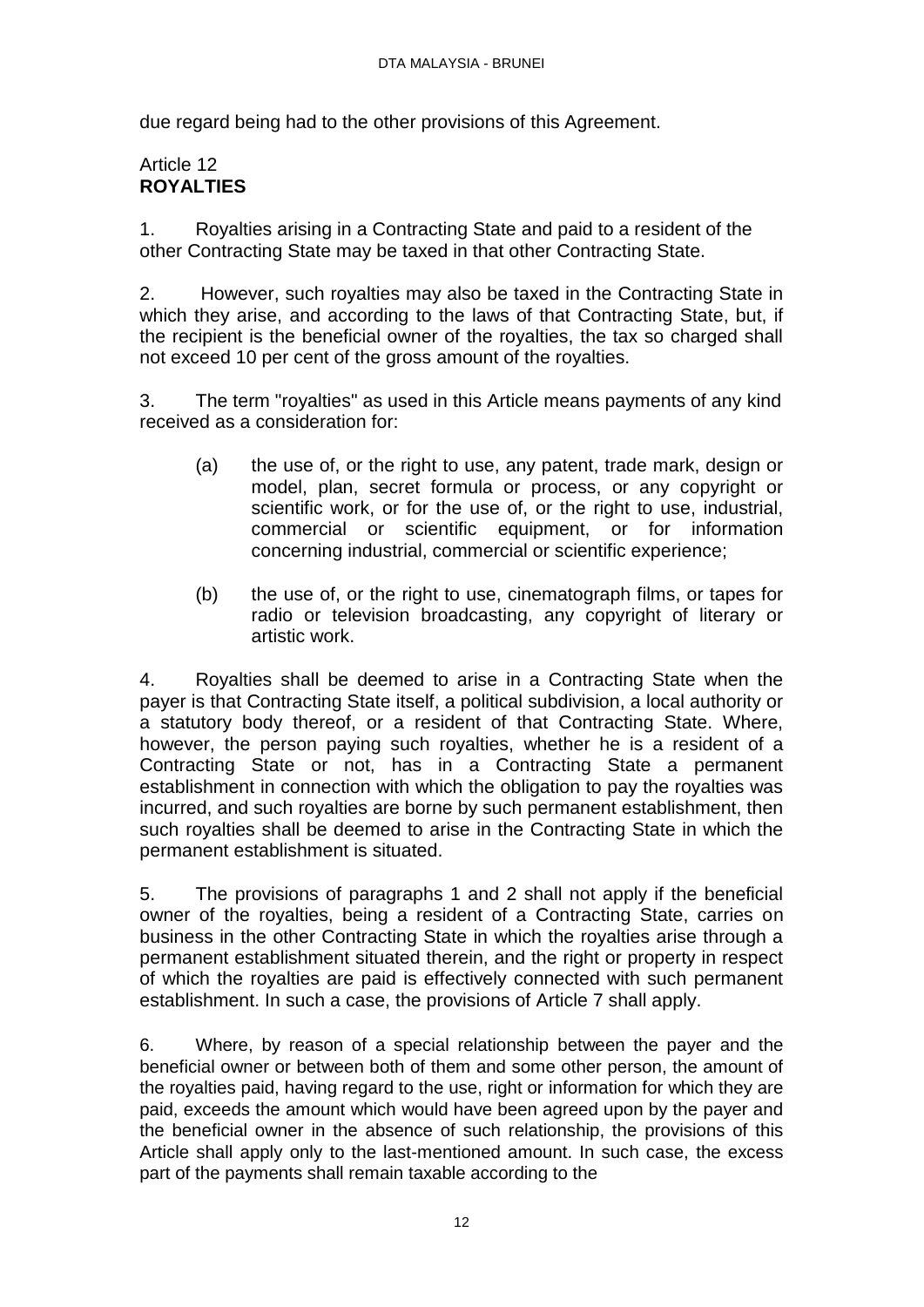laws of each Contracting State, due regard being had to the other provisions of this Agreement.

# Article 13 **TECHNICAL FEES**

1. Technical fees derives from one of the Contracting State by a resident of the other Contracting State who is the beneficial owner thereof and is subject to tax in that other Contracting State in respect thereof may be taxed in the first-mentioned Contracting State at a rate not exceeding 10 per cent of the gross amount of the technical fees.

2. The term "technical fees" as used in this Article means payments of any kind to any person, other than to an employee of the person making the payments, in consideration for any services of a technical, managerial or consultancy nature.

3. The provisions of paragraph 1 of this Article shall not apply if the beneficial owner of the technical fees, being a resident of a Contracting State, carries on business in the other Contracting State in which the technical fees arise through a permanent establishment situated therein, or performs in that other Contracting State independent personal services, and the technical fees are effectively connected with such permanent establishment or such services. In such case, the provisions of Article 7 or 14, as the case may be, shall apply.

4. Technical fees shall be deemed to arise in a Contracting State when the payer is that Contracting State itself, a political subdivision, a local authority or a statutory body thereof, or a resident of that Contracting State. Where, however, the person paying the technical fees, whether he is a resident of a Contracting State or not, has in a Contracting State a permanent establishment in connection with which the obligation to pay the technical fees was incurred, and such technical fees are borne by such permanent establishment, then such technical fees shall be deemed to arise in the Contracting State in which the permanent establishment is situated.

5. Where, by reason of a special relationship between the payer and the beneficial owner or between both of them and some other person, the amount of the technical fees paid exceeds, for whatever reason, the amount which would have been agreed upon by the payer and the beneficial owner in the absence of such relationship, the provisions of this Article shall apply only to the last-mentioned amount. In such case, the excess part of the payments shall remain taxable according to the law of each Contracting State, due regard being had to the other provisions of this Agreement.

# Article 14

# **INDEPENDENT PERSONAL SERVICES**

1. Income derived by a resident of a Contracting State in respect of professional services or other independent activities of a similar character shall be taxable only in that Contracting State. However, in the following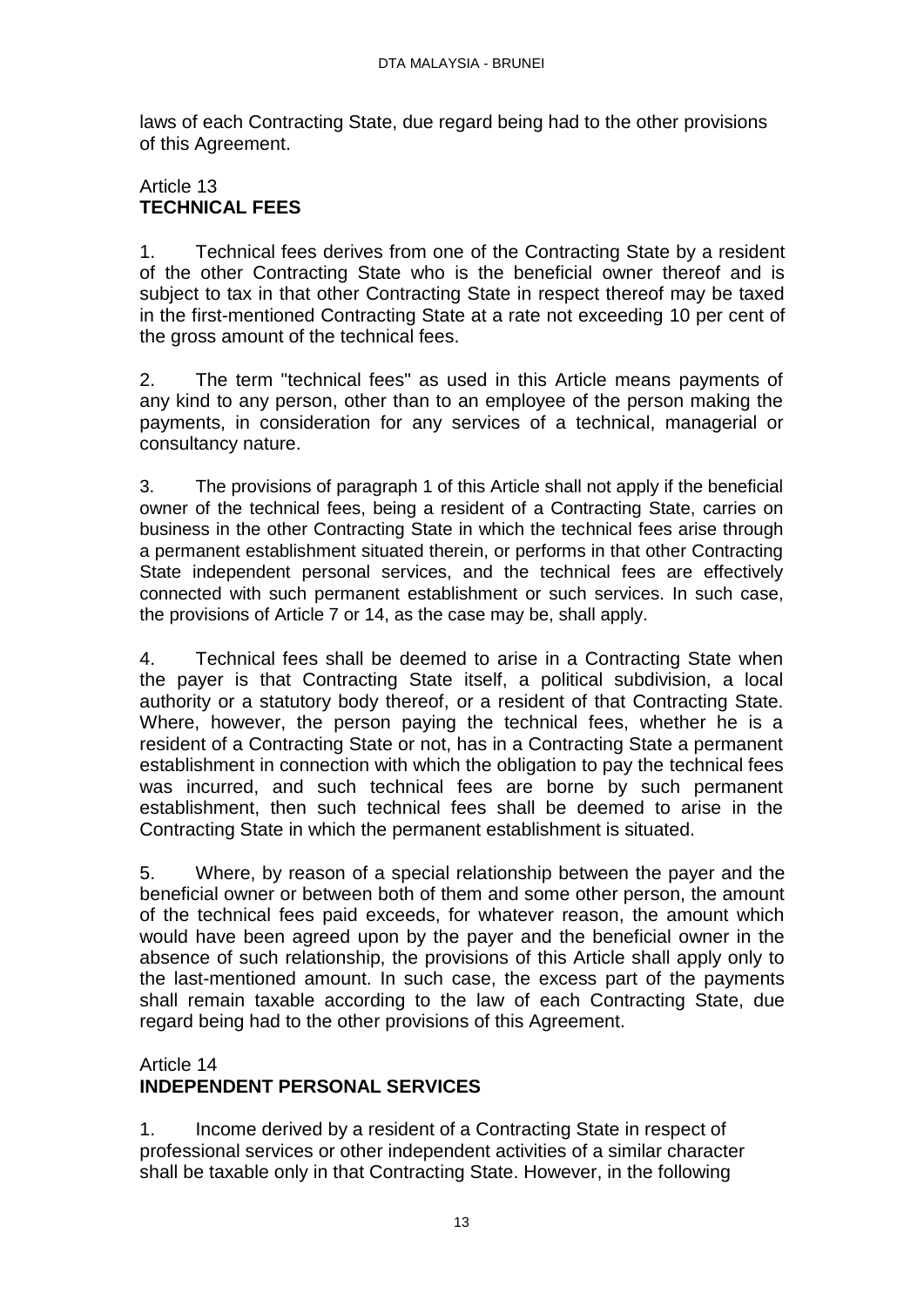circumstances such income may be taxed in the other Contracting State:

- (a) if his stay in the other Contracting State is for a period or periods amounting to or exceeding in the aggregate 183 days in the calendar year concerned; or
- (b) if the remuneration for his services in the other Contracting State is either derived from residents of that Contracting State or borne by a permanent establishment which a person not resident in that Contracting State has in that Contracting State and which, in either case exceeds twelve thousand US dollars in the calendar year concerned, notwithstanding that his stay in that Contracting State is for a period or periods amounting to less than 183 days during that calendar year.

2. The term "professional services" includes especially independent scientific, literary, artistic, educational or teaching activities as well as the independent activities of physicians, lawyers, engineers, architects, dentists and accountants.

### Article 15 **DEPENDENT PERSONAL SERVICES**

1. Subject to the provisions of Articles 16, 18, 19, 20 and 21, salaries, wages and other similar remuneration derived by a resident of a Contracting State in respect of an employment shall be taxable only in that Contracting State unless the employment is exercised in the other Contracting State. If the employment is so exercised, such remuneration as is derived therefrom may be taxed in that other Contracting State.

2. Notwithstanding the provisions of paragraph 1, remuneration derived by a resident of a Contracting State in respect of an employment exercised in the other Contracting State shall be taxable only in the first-mentioned Contracting State if:

- (a) the recipient is present in the other Contracting State for a period or periods not exceeding in the aggregate 183 days in the calendar year concerned; and
- (b) the remuneration is paid by, or on behalf of, an employer who is not a resident of the other Contracting State; and
- (c) the remuneration is not borne by a resident or a permanent establishment which the employer has in the other Contracting **State**

3. Notwithstanding the preceding provisions of this Article, remuneration in respect of an employment exercised aboard a ship or aircraft operated in international traffic by an enterprise of a Contracting State may be taxed in that Contracting State.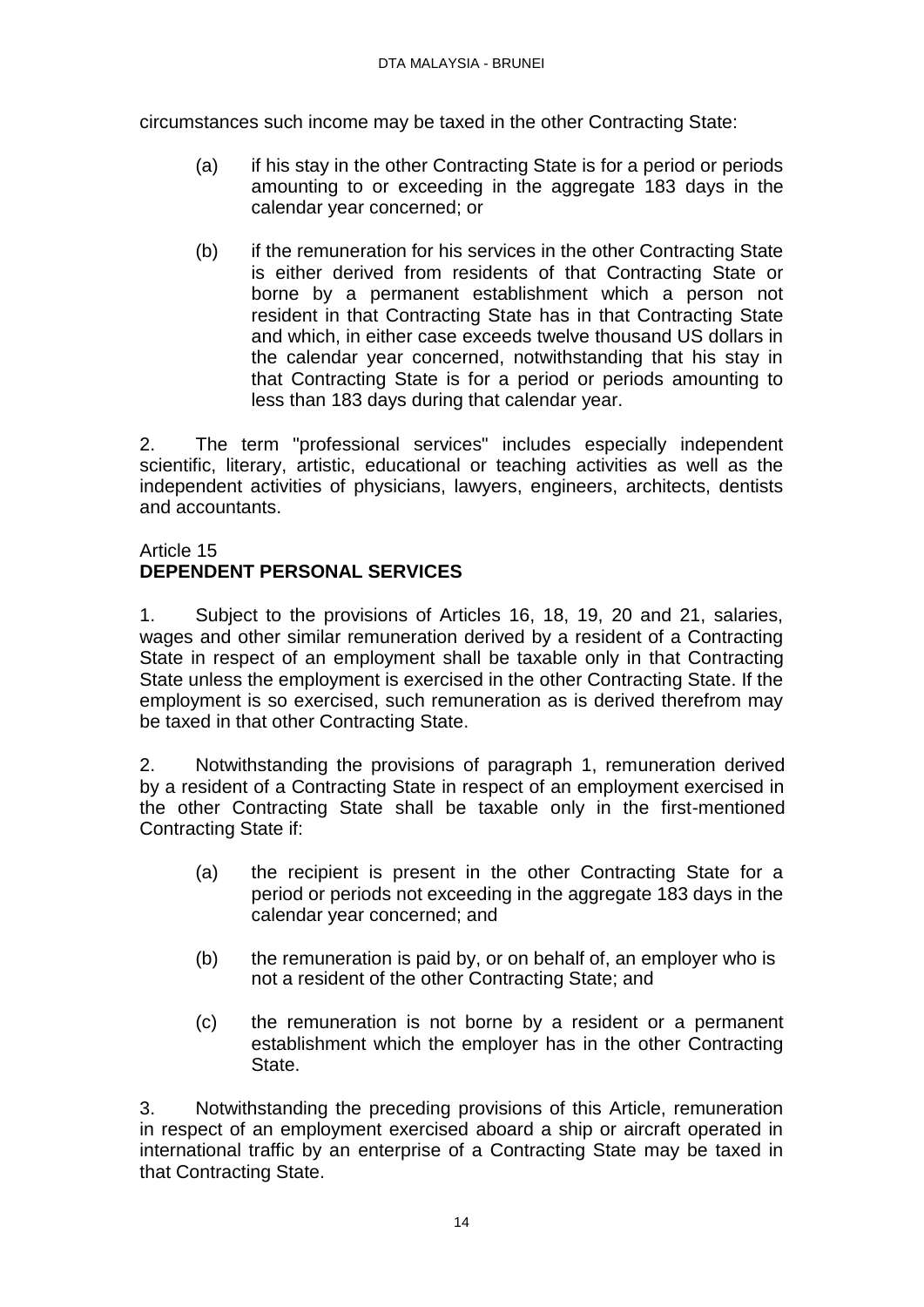### Article 16 **DIRECTORS' FEES**

Directors' fees and other similar payments derived by a resident of a Contracting State in his capacity as a member of the board of directors of a company which is a resident of the other Contracting State may be taxed in that other Contracting State.

### Article 17 **ARTISTES AND SPORTSMEN**

1. Notwithstanding the provisions of Articles 14 and 15, income derived by a resident of a Contracting State as an entertainer, such as a theatre, motion picture, radio or television artiste, or a musician, or as a sportsman, from his personal activities as such exercised in the other Contracting State, may be taxed in that other State.

2. Where income in respect of personal activities exercised by an entertainer or a sportsman in his capacity as such accrues not to the entertainer or sportsman himself but to another person, that income may, notwithstanding the provisions of Articles 7, 14 and 15, be taxed in that Contracting State in which the activities of the entertainer or sportsman are exercised.

3. The provisions of paragraphs 1 and 2 shall not apply to remuneration or profits derived from activities exercised in a Contracting State if the visit to that Contracting State is directly or indirectly supported wholly or substantially from the public funds of the other Contracting State, a political subdivision, a local authority or a statutory body thereof.

### Article 18

# **PENSION AND ANNUITIES**

1. Subject to the provisions of paragraph 2 of Article 19, any pension and other similar remuneration for past employment or any annuity arising in a Contracting State shall be taxable only in that State.

2. The term "annuity" includes a stated sum payable periodically at stated times, during life or during a specified or ascertainable period of time, under an obligation to make the payments in return for adequate and full consideration in money or money's worth.

### Article 19 **GOVERNMENT SERVICE**

1.

(a) Remuneration and benefits, other than a pension, paid by a Contracting State or a political subdivision or a local authority or a statutory body thereof to an individual in respect of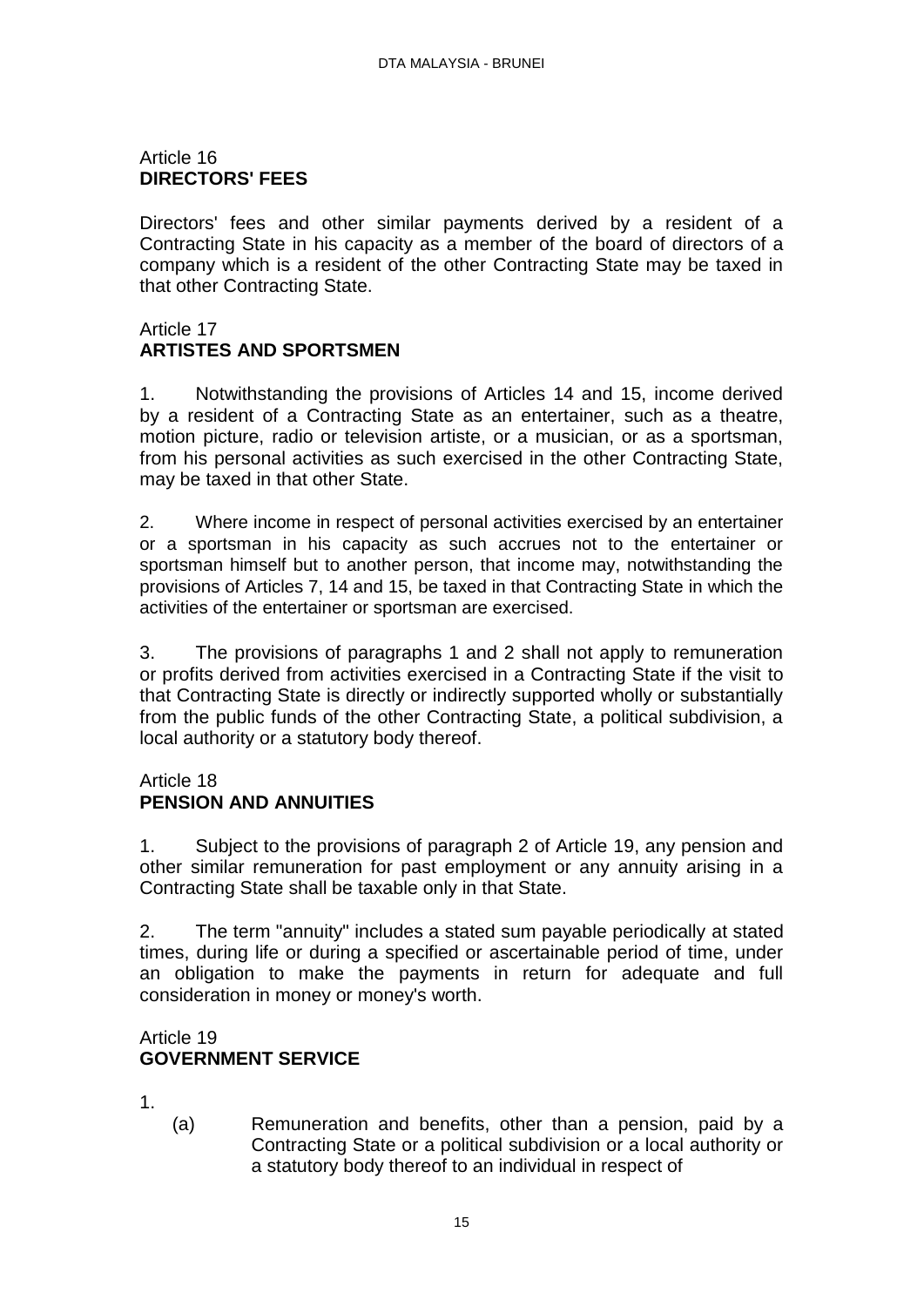services rendered to that Contracting State or political subdivision or local authority or statutory body thereof shall be taxable only in that Contracting State.

- (b) However, such remuneration and benefits shall be taxable only in the other Contracting State if the services are rendered in that other contracting State and the recipient is a resident of that other Contracting State who:
	- (i) is a national of that Contracting State, or
	- (ii) did not become a resident of that Contracting State solely for the purposes of performing the services.

2. Any pension paid by, or out of funds created by, a Contracting State or a political subdivision or a local authority or a statutory body thereof to any individual in respect of services rendered to that Contracting State, political subdivision, local authority or statutory body thereof shall be taxable only in that Contracting State.

3. The provisions of Articles 15, 16, and 18 shall apply to remuneration and benefits or pensions in respect of services rendered in connection with any trade or business carried on by a Contracting State, a political subdivision or a local authority or a statutory body thereof.

### Article 20 **STUDENTS AND TRAINEES**

An individual who is a resident of a Contracting State immediately before making a visit to the other Contracting State and is temporarily present in the other Contracting State solely:

- (a) as a student at a recognised university, college, school or other similar recognised educational institution in that other Contracting State;
- (b) as a business or technical apprentice;
- (c) as a recipient of a grant, allowance or award for the primary purpose of study, research or training from the Government of either Contracting State or from a scientific, educational, religious or charitable organisation or under a technical assistance programme entered into by the Government of either Contracting State;

shall be exempt from tax in that other Contracting State on:

(i) all remittances from abroad for the purposes of his maintenance, education, study, research or training;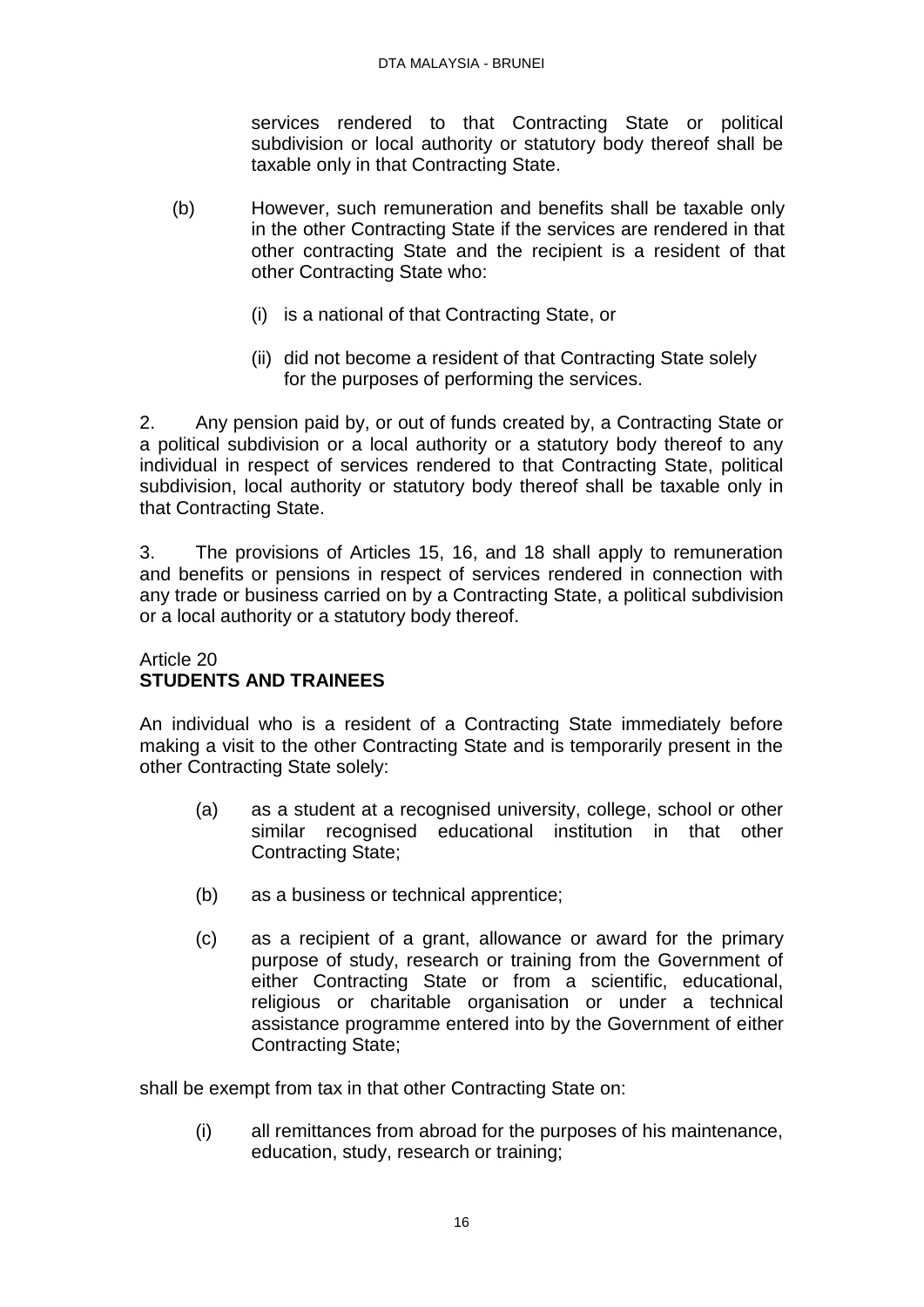- (ii) the amount of such grant, allowance or award; and
- (iii) any remuneration not exceeding three thousand US Dollars per annum in respect of services in that other Contracting State provided the services are performed in connection with his study, research or training or are necessary for the purposes of his maintenance.

# Article 21 **TEACHERS AND RESEARCHERS**

1. An individual who is a resident of a Contracting State immediately before making a visit to the other Contracting State, and who, at the invitation of any public university, college, institution primarily for research purposes or other similar public institutions, visits that other Contracting State for a period not exceeding two years solely for the purpose of teaching or research or both at such public institution shall be exempt from tax in that other State on any remuneration for such teaching or research which is subjected to tax in the first-mentioned Contracting State.

2. This Article shall not apply to income from teaching or research if such teaching or research is undertaken not in the public interest but primarily for the private benefit of a specific person or persons.

### Article 22 **INCOME NOT EXPRESSLY MENTIONED**

Items of income of a resident of a Contracting State which are not expressly mentioned in the foregoing Articles of this Agreement shall be taxable only in that Contracting State except that if such income is derived from sources in the other Contracting State, it may also be taxed in that other Contracting State.

### Article 23

### **ELIMINATION OF DOUBLE TAXATION**

1. Subject to the laws of Malaysia regarding the allowance as a credit against Malaysian tax of tax payable in any country other than Malaysia, Brunei Darussalam tax payable under the laws of Brunei Darussalam and in accordance with this Agreement by a resident of Malaysia in respect of income derived from Brunei Darussalam shall be allowed as a credit against Malaysian tax payable in respect of that income. Where such income is a dividend paid by a company which is a resident of Brunei Darussalam to a company which is a resident of Malaysia and which owns not less than 25 per cent of the voting shares of the company paying the dividend, the credit shall take into account Brunei Darussalam tax payable by that company in respect of its income out of which the dividend is paid. The credit shall not, however, exceed that part of the Malaysian tax, as computed before the credit is given, which is appropriate to such item of income.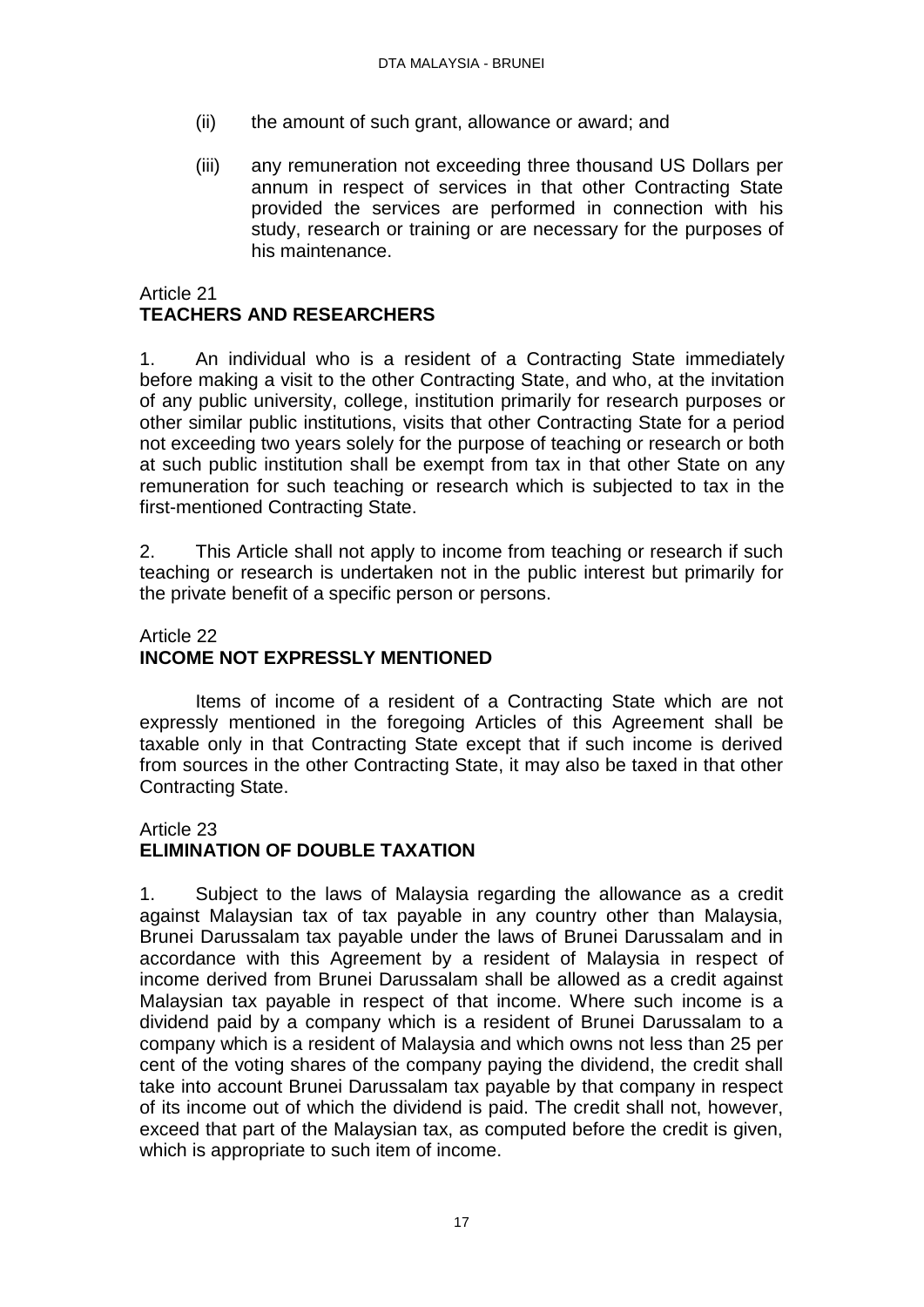2. For the purposes of paragraph 1, the term "Brunei Darussalam tax payable" shall be deemed to include the amount of tax which would have been paid if the tax had not been exempted or reduced in accordance with the special incentive laws designed to promote economic development in Brunei Darussalam, effective on the date of signature of this Agreement, or which may be introduced hereafter in modification of, or in addition to, those laws so far as they are agreed by the competent authorities of the Contracting States to be of a substantially similar character.

3. Subject to the laws of Brunei Darussalam regarding the allowance as a credit against Brunei Darussalam tax of tax payable in any country other than Brunei Darussalam, Malaysian tax payable under the laws of Malaysia and in accordance with this Agreement by a resident of Brunei Darussalam in respect of income derived from Malaysia shall be allowed as a credit against Brunei Darussalam tax payable in respect of that income. Where such income is a dividend paid by a company which is a resident of Malaysia to a company which is resident of Brunei Darussalam and which owns not less than 25 per cent of the voting shares of the company paying the dividend, the credit shall take into account Malaysian tax payable by that company in respect of its income out of which the dividend is paid. The credit shall not, however, exceed that part of the Brunei Darussalam tax, as computed before the credit is given, which is appropriate to such item of income.

4. For the purposes of paragraph 3, the term "Malaysian tax payable" shall be deemed to include Malaysian tax which would, under the laws of Malaysia and in accordance with this Agreement, have been payable on any income derived from sources in Malaysia had the income not been taxed at a reduced rate or exempted from Malaysian tax in accordance with the provisions of this Agreement and

- (a) the special incentives under the Malaysian laws for the promotion of economic development of Malaysia or any other provisions which may subsequently be introduced in Malaysia in modification of, or in addition to, those laws so far as they are agreed by the competent authorities of the Contracting States to be of a substantially similar character; and
- (b) interest to which paragraph 3 of Article 11 applies had that interest not been exempted from Malaysian tax in accordance with that paragraph.

### Article 24 **NON-DISCRIMINATION**

1. The nationals of a Contracting State shall not be subjected in the other Contracting State to any taxation or any requirement connected therewith which is other or more burdensome than the taxation and connected requirements to which nationals of that other Contracting State in the same circumstances are or may be subjected.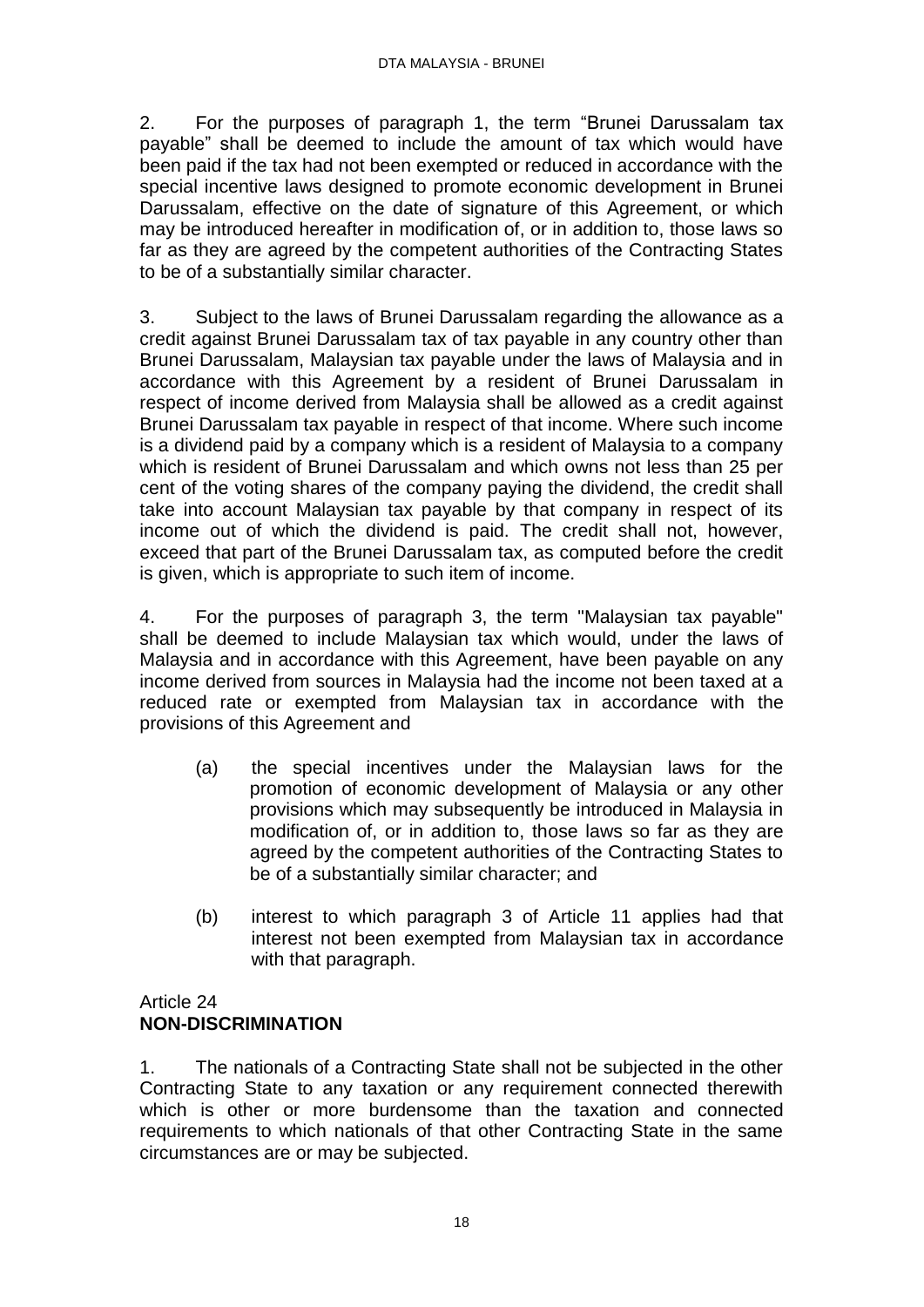2. The taxation on a permanent establishment which an enterprise of a Contracting State has in the other Contracting State shall not be less favourably levied in that other Contracting State than the taxation levied on enterprises of that other Contracting State carrying on the same activities.

3. Enterprises of a Contracting State, the capital of which is wholly or partly owned or controlled, directly or indirectly, by one or more residents of the other Contracting State, shall not be subjected in the first-mentioned Contracting State to any taxation or any requirement connected therewith which is other or more burdensome than the taxation and connected requirements to which other similar enterprises of that first-mentioned Contracting State are or may be subjected.

- 4. Nothing in this Article shall be construed as obliging:
	- (a) a Contracting State to grant to individuals who are resident of the other Contracting State any personal allowances, reliefs and reductions for tax purposes on account of civil status or family responsibilities which it grants to its own residents;
	- (b) Malaysia to grant to nationals of Brunei Darussalam not resident in Malaysia those personal allowances, reliefs and reductions for tax purposes which are by law available on the date of signature of this Agreement only to nationals of Malaysia who are not resident in Malaysia;
	- (c) Brunei Darussalam to grant to nationals of Malaysia not resident in Brunei Darussalam those personal allowances, reliefs and reductions for tax purposes which are by law available on the date of signature of this Agreement only to nationals of Brunei Darussalam who are not resident in Brunei Darussalam.

5. Nothing in this Article shall be construed so as to prevent either Contracting State from limiting to its nationals the enjoyment of tax incentives designed to promote economic development in that Contracting State.

6. In this Article, the term "taxation" means taxes to which this Agreement applies.

### Article 25

# **MUTUAL AGREEMENT PROCEDURE**

1. Where a resident of a Contracting State considers that the actions of one or both of the Contracting States result or will result for him in taxation not in accordance with this Agreement, he may, notwithstanding the remedies provided by the taxation laws of those States, present his case to the competent authority of the Contracting State of which he is a resident, or if his case comes under paragraph 1 of Article 24, to that of the Contracting State of which he is a national. The case must be presented within three years from the first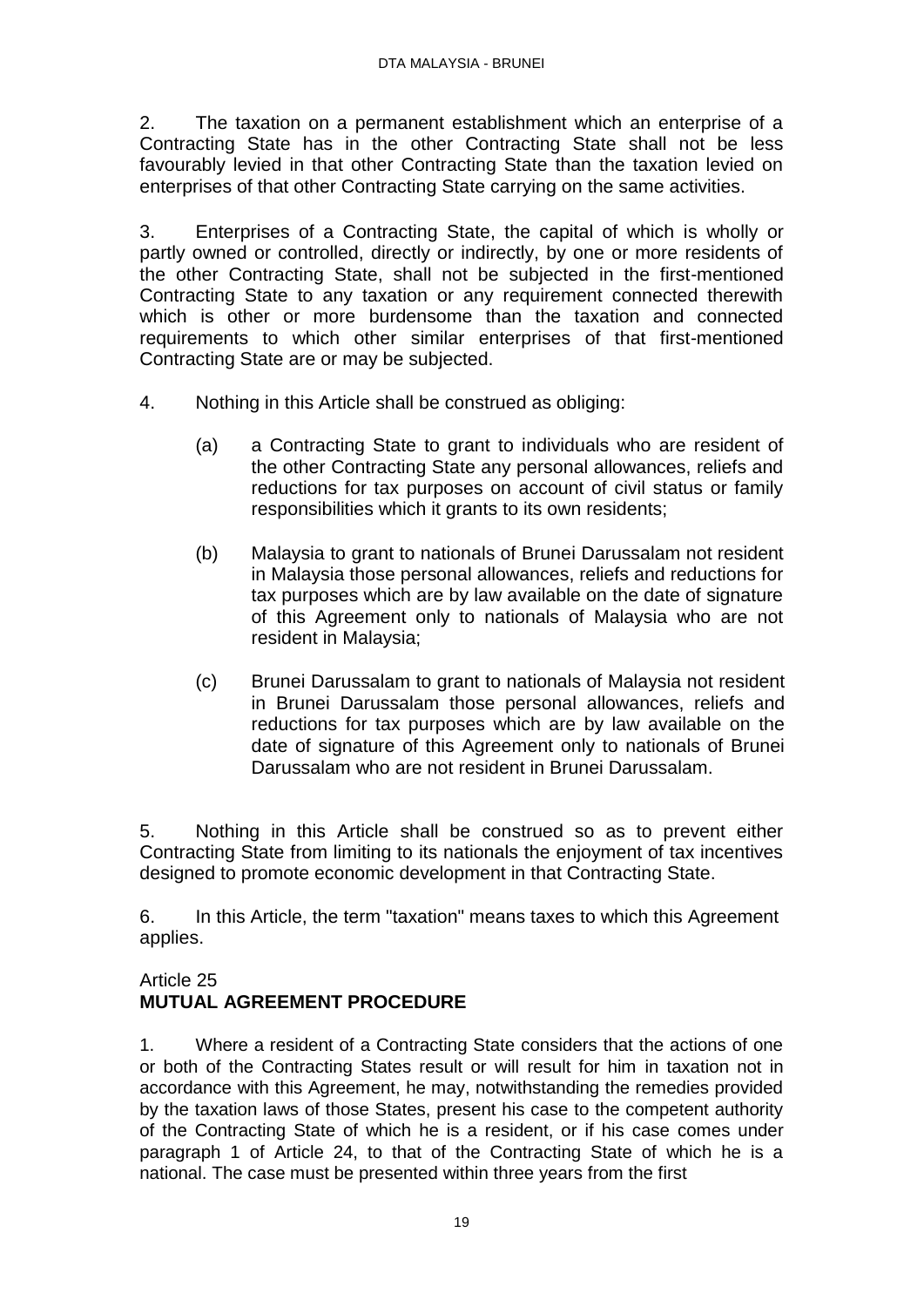notification of the action resulting in taxation not in accordance with the provisions of this Agreement.

2. The competent authority shall endeavour, if the objection appears to it to be justified and if it is not itself able to arrive at an appropriate solution, to resolve the case by mutual agreement with the competent authority of the other Contracting State with a view to the avoidance of taxation which is not in accordance with this Agreement.

3. The competent authorities of the Contracting States shall endeavour to resolve by mutual agreement any difficulty or doubt arising as to the interpretation or application of this Agreement. They may also consult together for the elimination of double taxation in cases not provided for in this Agreement.

4. The competent authorities of the Contracting States may communicate with each other for the purpose of reaching an agreement in the preceding paragraphs.

### Article 26 **EXCHANGE OF INFORMATION**

1. The competent authorities of the Contracting State shall exchange such information as is foreseeably relevant for carrying out the provisions of this Agreement or to the administration or enforcement of the domestic laws concerning taxes covered by this Agreement insofar as the taxation thereunder is not contrary to the Agreement. The exchange of information is not restricted by Article 1.

2. Any information received under paragraph 1 by a Contracting State shall be treated as secret in the same manner as information obtained under the domestic laws of that State and shall be disclosed only to persons or authorities (including courts and administrative bodies) concerned with the assessment or collection of, the enforcement or prosecution in respect of, the determination of appeals in relation to the taxes referred to in paragraph 1, or the oversight of the above. Such persons or authorities shall use the information only for such purposes. They may disclose the information in public court proceedings or in judicial decisions.

3. In no case shall the provisions of paragraph 1 and 2 be construed so as to impose on a Contracting State the obligation:

- (a) to carry out administrative measures at variance with the laws and the administrative practice of that or of the other Contracting State:
- (b) to supply particulars which is not obtainable under the laws or in the normal course of the administration of that or of the other Contracting State;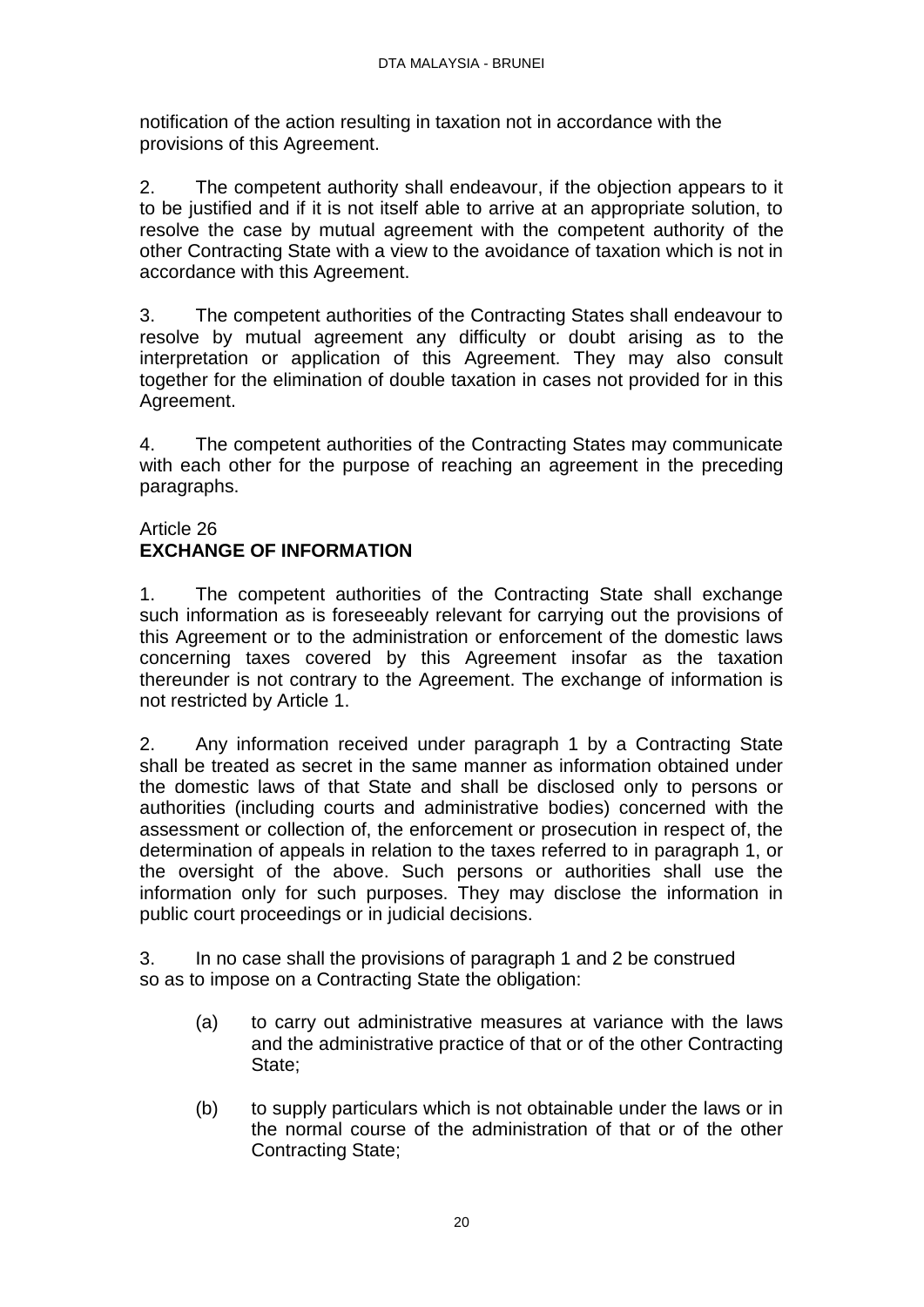(c) to supply information which would disclose any trade, business, industrial, commercial or professional secret or trade process, or information, the disclosure of which would be contrary to public policy (*ordre public*).

4. If information is requested by a Contracting State in accordance with this Article, the other Contracting State shall use its information gathering measures to obtain the requested information, even though that other State may not need such information for its own tax purposes. The obligation contained in the preceding sentence is subject to the limitations of paragraph 3 but in no case shall such limitations be construed to permit a Contracting State to decline to supply information solely because it has no domestic interest in such information.

5. In no case shall the provisions of paragraph 3 be construed to permit a Contracting State to decline to supply information solely because the information is held by a bank, other financial institution, nominee or person acting in an agency or a fiduciary capacity or because it relates to ownership interest in a person.

### Article 27 **DIPLOMATIC AND CONSULAR OFFICIALS**

Nothing in this Agreement shall affect the fiscal privileges of diplomatic or consular officials under the general rules of international law or under the provisions of special agreements.

### Article 28 **ENTRY INTO FORCE**

This Agreement shall enter into force on the date on which the Contracting States exchange notes through the diplomatic channel notifying each other that the last of such things has been done as is necessary to give this Agreement the force of law in Malaysia and Brunei Darussalam, as the case may be, and thereupon this Agreement shall have effect:

- (a) in respect of taxes withheld at source, to income derived on or after the first day of January in the calendar year following the year in which this Agreement enters into force; and
- (b) in respect of other taxes on income, to taxes chargeable for any year of assessment beginning on or after the first day of January of the second calendar year following the year in which this Agreement enters into force and subsequent years of assessment.

### Article 29 **TERMINATION**

This Agreement shall remain in effect indefinitely, but either Contracting State